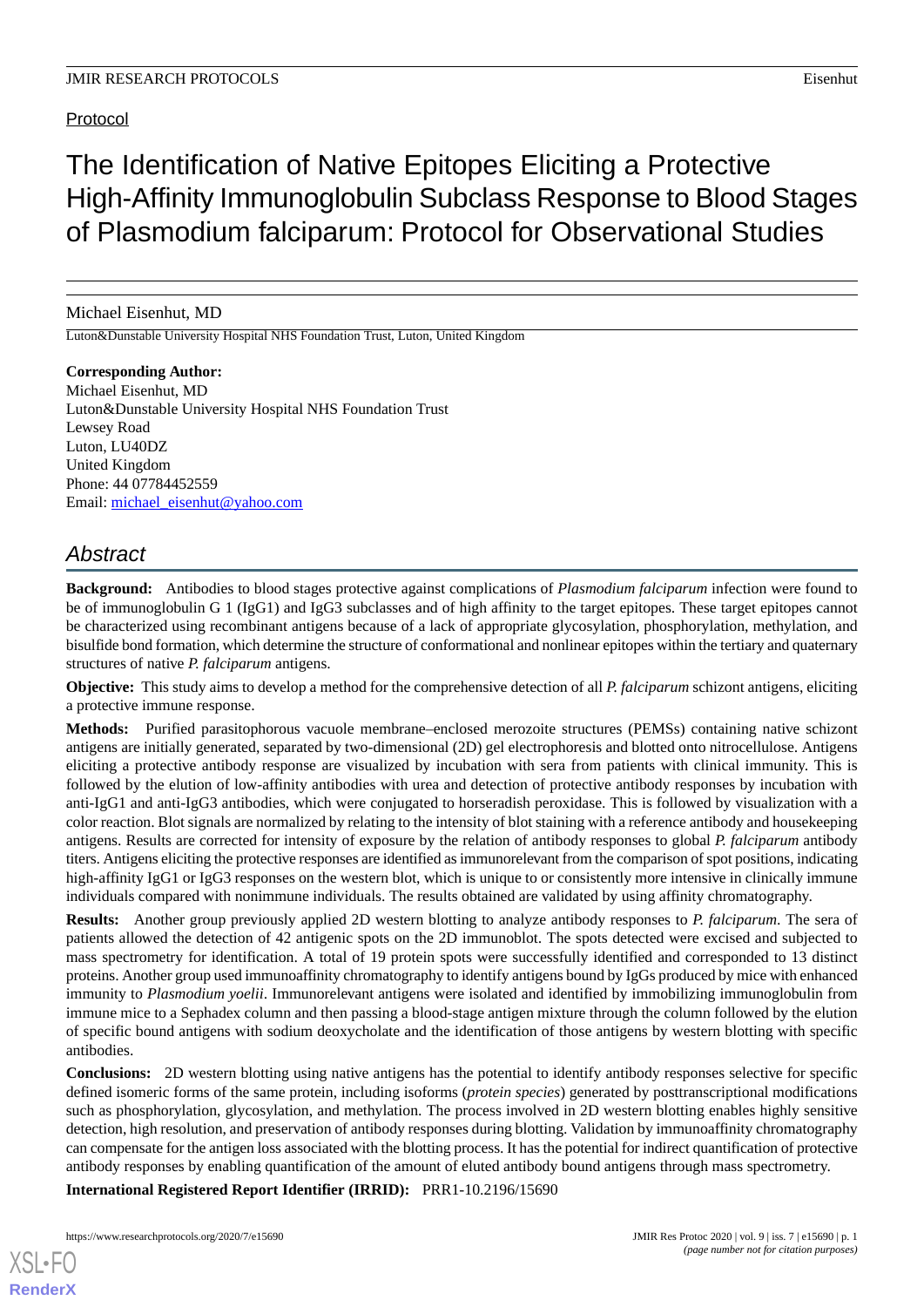(JMIR Res Protoc 2020;9(7):e15690) doi: [10.2196/15690](http://dx.doi.org/10.2196/15690)

#### **KEYWORDS**

proteome; immunome; 2D electrophoresis; Plasmodium falciparum; immunoglobulin; affinity; avidity; western blot; conformational epitope; nonlinear epitope

# *Introduction*

## **Analysis of Immune Responses to Native** *Plasmodium falciparum* **Antigens**

Previously, the transfer of gamma globulins from immune Gambian adults to children with *Plasmodium falciparum* malaria resulted in a reduction of the parasite count to  $\langle 1\%$  of the initial value and a progressive reduction of clinical symptoms [[1\]](#page-10-0). Antigens from a schizont preparation were selectively precipitated by using an African immune serum [\[2](#page-10-1),[3\]](#page-10-2). This method did not allow the identification of the antigens, the immunoglobulin subclasses, or their avidity. This method allowed visualization of a very limited number of antigen groups [[4\]](#page-10-3)**.** Immunoglobulin G 3 (IgG3) is the most effective subclass for activating the complement pathway. It is known to mediate cell lysis by Fc receptor–bearing monocytes or lymphocytes. This is particularly important in the context of immunity to *P. falciparum*. By their ability to link antigens to monocytes, these subclasses can stimulate them to produce tumor necrosis factor. This cytokine induces the production of nitric oxide, which kills intracellular parasites as part of antibody-dependent cellular inhibition. The generated nitric oxide is a vasodilator that prevents cerebral vasospasm, which is significantly involved in the pathogenesis of cerebral malaria [[5\]](#page-10-4). A shift toward the production of IgG1 and IgG3 immunoglobulin subclasses is induced by a T-helper cell 2–mediated immune response involving increased interleukin-10 production by regulatory T-cells [\[6](#page-10-5)]. IgG1 antibodies have a half-life of 11 to 23 days versus 7 to 8 days for IgG3 [\[7](#page-10-6)]. Antibodies of adults clinically immune to malaria, which reduced the symptoms of malaria in children with symptomatic malaria after infusion, were found to enable antibody-dependent cellular inhibition of *P. falciparum* by monocytes, thereby indicating that its activity may be related to the ability to collaborate with monocytes [\[8](#page-10-7)[-10](#page-10-8)]. This antibody response was directed against trophozoites and schizonts but not against ring forms. Field studies in French Guinea, Burkina Faso, Senegal, Ivory Coast, and Thailand found that IgG3 and IgG1 antibodies were significantly higher in patients without parasitemia and clinically immune patients [[8](#page-10-7)[,11](#page-10-9)-[15\]](#page-11-0) and were significantly lower in patients with complicated malaria [\[16](#page-11-1),[17\]](#page-11-2). Focusing on specific antigens, studies found that in children, the presence of IgG3 against the C-terminal region of merozoite surface protein (MSP-2) and glutamate-rich protein (GLURP) was associated with a reduced incidence of malaria during a 5-month period [\[18](#page-11-3),[19\]](#page-11-4). A recent systematic review of population-based prospective studies and population-based treatment to reinfection studies found a limited number of studies which were restricted to antigens or components of antigens comprising MSP-119, MSP-1-epidermal growth factor like domain, MSP-1 Wellcome isolate block-1 protein, MSP-1-BL2, MSP-2, MSP-2 from active case detection, MSP-3, GLURP, Apical Membrane Antigen-1, and

erythrocyte-binding antigen 175 (EBA-175). The authors concluded that IgG responses to some, but not all, merozoite surface antigens were associated with protection against symptomatic *P. falciparum* infection in malaria endemic areas [[20\]](#page-11-5). Progress in the identification of multiple immunoglobulin subclass responses to native *P.falciparum* blood-stage antigens was made by using one-dimensional (1D) sodium dodecyl sulfate (SDS)–polyacrylamide gel electrophoresis (PAGE) and immunoblotting [\[21](#page-11-6)]. The first group which investigated the avidity of antiplasmodial antibodies compared the avidity of immunoglobulin subclass antibodies-as measured by an enzyme immunoassay-against a detergent-soluble extract of *P. falciparum* schizonts in clinically immune Senegalese adults and semi-immune Amazonian adult patients [\[22](#page-11-7)]. Avidity was determined by using a thiocyanate elution–based enzyme immunoassay [\[23](#page-11-8)-[26\]](#page-11-9). Patients with complicated malaria did not have lower total IgG, M, A, or E level but lower IgG1, 2, and 3 subclasses, and the mean avidity index was significantly lower for IgG1 and 2 subclasses. Most recently, estimations of the affinity of antibodies in serum have been performed using new methods based on surface plasmon resonance association, where dissociation between antigens and antibodies in a continuous flow can be studied in real time. When the time to the next clinical episode of malaria from baseline was assessed, it was found that the 17 individuals with the highest affinity antibodies (higher than 90% of the other 171 samples) against MSP2-3D7 had a longer duration to clinical malaria when compared with individuals with the 10% lowest affinity antibodies. Immunity appeared to be dependent on antibodies to conformational, nonlinear epitopes [\[27](#page-11-10),[28\]](#page-11-11).

## **Analysis of Immune Responses to Recombinant Antigens**

*P. falciparum* has a 23-megabase genome that encodes an estimated 5268 putative proteins [[29\]](#page-11-12). To enlarge the number of antigens identifiable and to analyze antibody responses against all immunologically recognized antigens, the microarray methodology was used. A microarray immunoassay of 18 recombinant antigens derived from MSP1, 2, and 3 and AMA-1 produced in *Escherichia coli*–visualized IgG responses in 53 Gambian asymptomatic parasitemic children, 81 children with clinical malaria, and 55 children without malaria. The analysis took into account only the presence or absence of specific antibodies to individual antigens as markers for immune priming. Antibody titers were not included. No association between clinical outcome and recognition of an individual antigen was observed [[30\]](#page-11-13). This limited number of antigens was soon exceeded by a study using expression vectors encoding 250 *P. falciparum* proteins. Generated by polymerase chain reaction (PCR)/recombination cloning, the proteins were individually expressed with >90% efficiency in *E. coli* cell-free in vitro transcription and translation reactions and printed directly without purification onto microarray slides. The protein

```
XS • FO
RenderX
```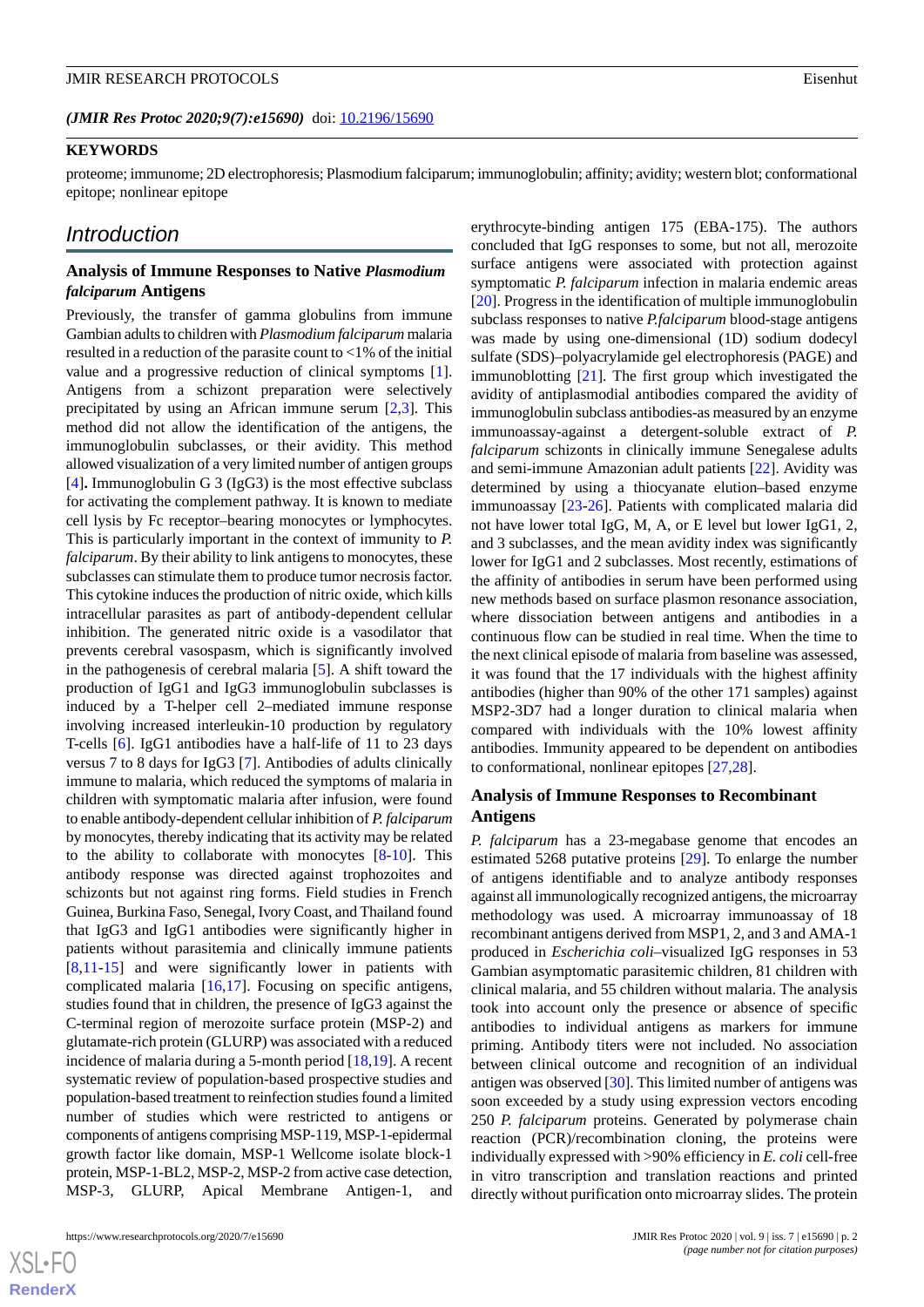microarrays were probed with human sera from 1 of 4 groups that differed in immune status: sterile immunity or no immunity against an experimental challenge following vaccination with radiation-attenuated *P. falciparum* sporozoites, partial immunity acquired by natural exposure, and no previous exposure to *P. falciparum*. A total of 72 immunoreactive proteins were identified, and 48 were particularly reactive. The average molecular weight of all *P. falciparum* proteins in the proteome is 87 kDa, but the 48 immunodominant antigens averaged nearly two times larger, presumably reflecting the presence of additional B-cell epitopes in the larger sequences [[31\]](#page-11-14). Following this study, screening was extended to 23% of the *P. falciparum* proteome, including 1204 known and hypothetical proteins, using sera from people in Mali exposed to seasonal malaria and monitoring IgG responses to these antigens before and after the malaria season. Of these, 491 antigens were found to be reactive with IgG. Of these, 25.2% (124/491) were derived from sporozoites, 5.5% (27/491) from merozoites, 16.8% (82/491) from trophozoites, 20.6% (101/491) from gametocytes, and 31.9% (157/491) from unknown origin. A total of 40% (196/491) of the immunogenic proteins were expressed in the membrane of the parasite or host erythrocytes. A comparison of antibody profiles of children who did not experience malaria (despite at least one positive blood smear) with those who experienced ≥1 malaria episode during the 8-month study period showed that in the 12 protected children, antibody levels were significantly higher than in the 29 unprotected children for 49 proteins, and in a subsequent study, 107 proteins were associated with a protective antibody response [\[32](#page-11-15)-[36\]](#page-12-0).

# **Vaccine Trials in Animals Comparing the Response to Native by Recombinant Parasite Antigens**

To generate vaccine antigens for anthelmintic vaccines, 3 different expression systems have been used, that is, bacterial (mainly *E. coli*), yeast, and baculovirus. The bacterial expression system has been by far the most popular choice to express helminth antigens. However, except for the results with cestodes, the levels of protection induced by *E coli* recombinants have been rather disappointing. *E coli* expressing antigens of trematodes and nematodes have had more variable successes, ranging from a 100% reduction in egg counts in mice and sheep for a *Schistosoma mansoni* antigen tested against *Fasciola hepatica* to a 0% reduction for nematode antigens of *Haemonchus contortus* and *Ostertagia ostertagi*. Yeast has been used to express 12 different antigens from 6 helminth species. The levels of protection obtained with these recombinants vary considerably, although all of them appear to induce some level of protection. The best results were obtained with the recombinant Sh28GST antigen from *Schistosoma haematobium* and the Ac-APR-1 antigen from the hookworm *Ancylostoma caninum*: vaccination with these antigens reduced the egg output by 77% and 85%, respectively. Although the yeast and baculovirus expression systems clearly have the capability to glycosylate the recombinant antigens, this glycosylation can differ drastically from the helminth glycans. The yeast *Saccharomyces cerevisiae*, for example, can cover the peptide core with very large glycan trees, which potentially mask important peptide epitopes or which can make the protein hyperantigenic [[37-](#page-12-1)[41](#page-12-2)].

https://www.researchprotocols.org/2020/7/e15690 JMIR Res Protoc 2020 | vol. 9 | iss. 7 | e15690 | p. 3

One randomized controlled trial in calves and 3 prospective cohort studies in monkeys, mice, and cattle comparing recombinant and native antigens containing antiparasitic vaccines revealed that native antigens yielded a more effective clinical and immunological response compared with recombinant antigens [\(Multimedia Appendix 1](#page-10-10)).

The advantage of using recombinant antigens as vaccines is the relative ease of a large-scale production of these antigens in cell-free expression systems. The advantage of analyzing immunorelevant antigens using protein microarrays is the potential to analyze more protein entities because it allows the analysis of proteins, which may only be expressed under certain conditions in vivo and at certain developmental stages of parasite development simultaneously. There is also less potential for protein loss during the procedure compared with two-dimensional (2D) gel electrophoretic methods. This was illustrated by the example of *Mycobacteriumtuberculosis* by the fact that even with high-resolution 2D electrophoresis, out of 4000 predicted open reading frames, the separation of proteins from whole mycobacterial cells by 2D E resulted in silver-stained patterns comprising only about 1800 distinct protein spots [[42\]](#page-12-3).

The limitations associated with a bacterial cell-free expression system used to generate protein microarrays are the lack of posttranslational modifications, such as phosphorylation, methylation, and glycosylation, and the absence of the complexity of protein folding and multimerization forming tertiary and quaternary structures, for example, those formed by disulfide bonds. The potential importance of posttranslational modification in *P. falciparum* is illustrated by the fact that striking visual evidence of widespread posttranslational modifications in the parasite was observed when a study used 2D electrophoresis followed by the mass spectrometric identification of proteins of *P. falciparum* ring stages, with 10 out of the 28 gene products identified in two or more variants of the same protein identified on the 2D gel as placed in different positions due to a different electrophoretic migration [[43\]](#page-12-4). Recombinant proteins expressed in *E coli* lack glycosylation The role of glycosylation was investigated by examining the specific binding of each antibody subclass to *P. falciparum* periodate-sensitive epitopes following treatment of antigen-coated microplate wells with sodium periodate at acidic pH. Such treatment has been shown to cleave carbohydrate vicinal hydroxyl groups without affecting polypeptide chains. The investigators found that 35% to 46% of all anti–*P. falciparum* IgG1 antibodies and 12% to 28% of anti–*P. falciparum* IgG3 naturally acquired by African subjects and Amazonian patients were shown to recognize periodate-sensitive epitopes [\[22](#page-11-7)] and would not be detectable in an approach using recombinant antigens.

#### **Rationale for the Project**

Vaccines developed against *P. falciparum*, thus far, have only resulted in partial and temporary protection against malaria. Results of previous studies (sections *Analysisof Immune Responses to Native Plasmodium falciparum Antigens* and *Analysis of Immune Responses to Recombinant Antigens)* have not revealed a protective antibody response against a single

 $XS$ -FO **[RenderX](http://www.renderx.com/)**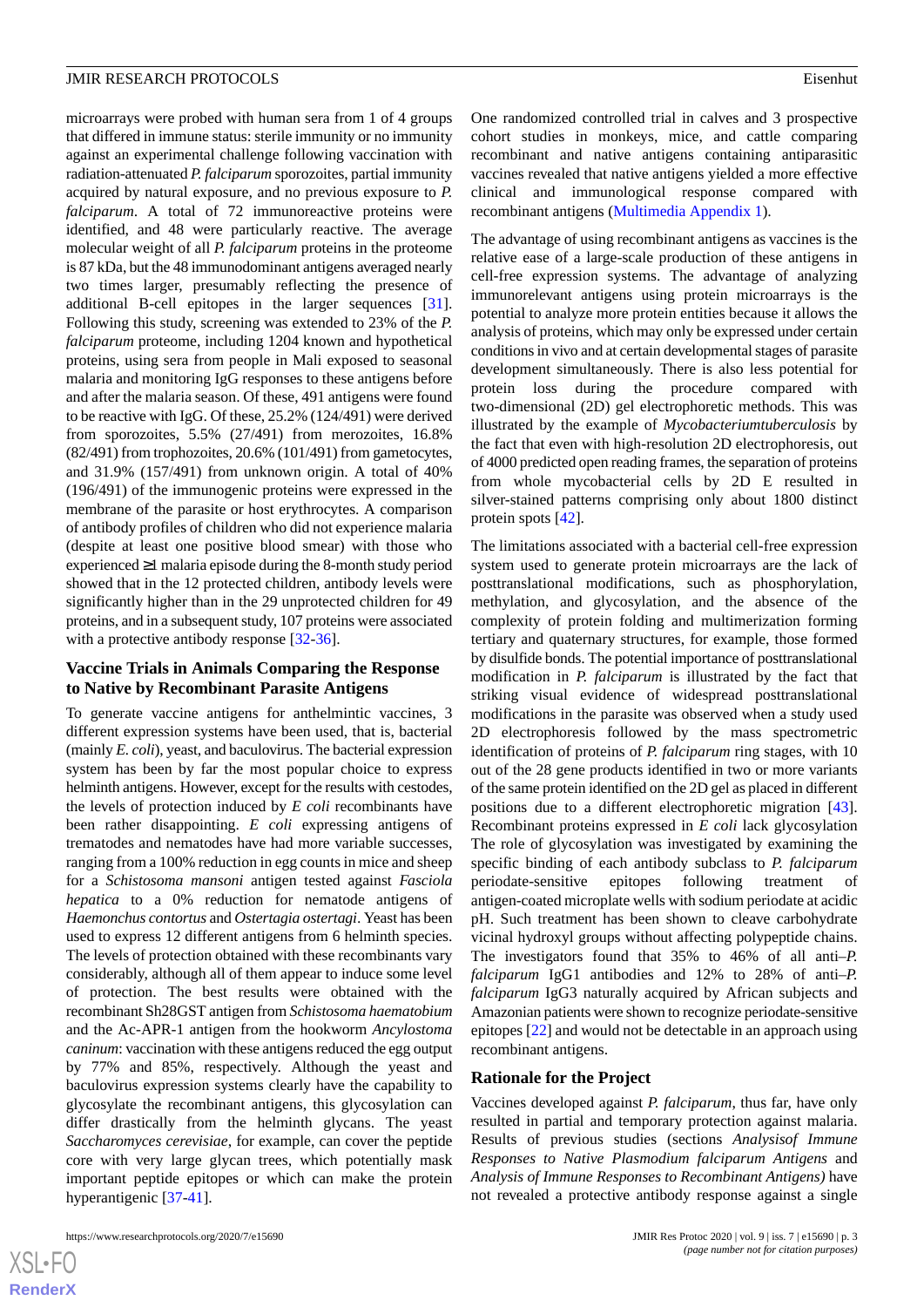antigen of *P. falciparum* blood stages associated with clinical immunity in infected people but are compatible with responses to multiple blood-stage antigens by cytophilic antibodies (IgG1 and IgG3), with high affinity being more protective. Methods to assess antibody responses to multiple blood-stage antigens in previous studies included an analysis of responses to antigens generated by a microarray of recombinant antigens and a very limited analysis of responses to antigens separated by 1D or 2D electrophoresis by western blotting. Recombinant antigens lack posttranscriptional modification, which is found in more than 30% of immunorelevant antigens and do not contain isoforms of the same protein. It is therefore essential to develop an unbiased platform of 2D western blotting combined with the detection of antigens eliciting antibody responses with protective qualities (IgG1 and 3 subclasses and high affinity).

## **Hypotheses**

IgG1 and IgG3 antibodies with high affinity to multiple schizont antigens of *P. falciparum* are associated with clinical immunity to *P. falciparum* malaria. IgG2 or IgG4 responses are not associated with clinical immunity to *P. falciparum* malaria.

#### **Objectives**

Objectives of this investigation were:

- To develop a method for comprehensive detection of all *P. falciparum* schizont antigens, eliciting a protective immune response.
- To develop a method for the comprehensive detection of immunoglobulin subclass responses to *P. falciparum* schizont antigens.
- To develop a method for the simultaneous quantification of the affinity of multiple antibodies to multiple antigens.
- To answer the question, whether high-affinity IgG1 and IgG3 antibodies to schizont antigens are associated with clinical immunity to *P. falciparum* malaria.

# *Methods*

### **Population Studied**

## *Sample Size Calculation*

Owing to the lack of previous studies employing the methodology used in this investigation, there was no basis for a sample size calculation. The proposed project includes a pilot study that will inform future sample size calculations. To establish the methodology as a first step, the serum of a patient with afebrile *P. falciparum* parasitemia will be assessed for antiplasmodial immunoglobulin subclass responses with high affinity a total of 10 times during the establishment of the 2D western blot process. This requires taking 35 mL of blood from this patient. Alternatively, lyophilized pooled antiplasmodial hyperimmunoglobulin is reconstituted to give this amount with a dilution titrated to a physiological immunoglobulin concentration. By repeating the blotting process 10 times using the same antigen preparation and immunoglobulin donor (-pool) and comparing the results, an estimate of the intraindividual variability of western blot results will be enabled. Subsequently, a case-control study comparing antibody responses between clinically immune people and people suffering from severe *P.*

 $XS$ -FO **[RenderX](http://www.renderx.com/)** *falciparum* malaria will be conducted. This study will provide a preliminary sample size calculation for larger seroepidemiological studies using immunorelevant parts of the immunome. The standard deviation of spot intensity on the image of the immunoblot and the corresponding quantity of antibody measured by immunochromatography for a protein with a known relationship to clinical immunity: IgG3 response and its affinity to merozoite surface protein-2 C-terminal antigen (MSP2-3D7) will be used for the ultimate sample size calculation, and the standard deviation for intraindividual intensity will have to be below the standard deviation used for sample size calculation for the assessment of interindividual differences between cases and controls.

#### *Inclusion Criteria*

During the development of the methodology, the serum of a patient known to be clinically immune to malaria from a holoendemic area, that is, asymptomatic malaria using the most common definition—presence of parasites in peripheral thick blood smears, an axillary temperature <37.5°C, and an absence of malaria-related symptoms [\[44](#page-12-5)] or *P. falciparum* hyperimmunoglobulin—is analyzed 10 times to be able to assess and achieve reproducibility, as mentioned earlier. After the successful establishment of the methodology, a group of 15 individuals with clinical immunity, defined as at least 10 years old, living in a holoendemic area for *P. falciparum* malaria from birth with at least four to five infections per year with asymptomatic *P. falciparum* malaria (parasitemia on antigen detection of histidine-rich protein or on microscopy) at the time of blood sampling is compared with 15 age-matched individuals from the same ethnic group and holoendemic area hospitalized with acute severe, complicated *P. falciparum* malaria (World Health Organization criteria).

## *Exclusion Criteria*

Patients in whom *P. falciparum* parasitemia by microscopy or antigen detection is not documented, patients whose body temperature is not documented, patients with a known HIV infection, and patients with known acquired or congenital immunodeficiency are excluded.

#### *Ethical Approval and Consent*

Ethical approval for the study will be sought from the National Research Ethics Service of the United Kingdom, and the study will be subject to institutional approval by the host institution. Informed written consent for the study will be sought from the participants of this study before its commencement.

#### **Laboratory Methods**

#### *2D Western Blot*

Immunorelevant antigens are identified by western blotting using participants' serum after 2D electrophoresis of native schizont antigens with discrimination of protective antibody responses by the detection of antibody subclasses and added analysis of affinity. This is followed by the comparison of antibody responses of patients with severe malaria and clinically immune individuals. Protective antibody responses are defined as those of the IgG1 or IgG3 isotype and of greater magnitude or higher affinity in clinically immune individuals than in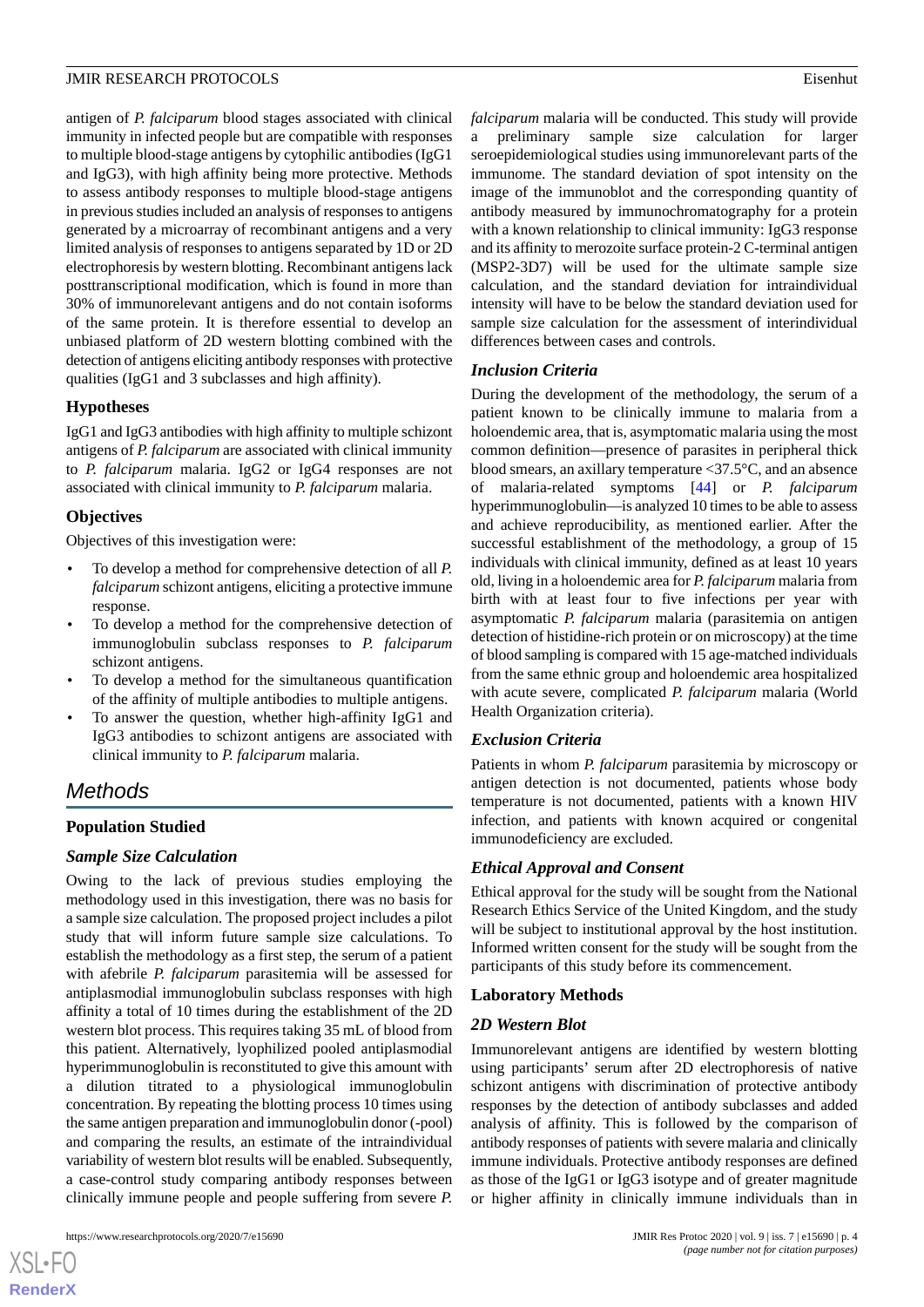patients with severe malaria. Antigens against which such a response is detected are identified by using mass spectrometry (see detailed experimental protocol).

## *Validation of 2D Western Blot Results*

Immunoaffinity chromatography involves the extraction of a specific antigen from an antigen mixture by using antibodies immobilized on a matrix (eg, Sephadex column). Immunoaffinity chromatography has been used to generate purified immunoglobulin subclass fractions from polyclonal human immunoglobulin preparations [\[45](#page-12-6)]. This has been achieved by using monoclonal immunoglobulin subclass antibodies immobilized to the Sephadex column through proteins A and G. Antigens bound by immunoglobulins produced by mice with enhanced immunity to *Plasmodium yoelii* have been isolated and identified by immobilizing immunoglobulins from immune mice to a Sephadex column and then passing a blood-stage antigen mixture through the column followed by elution of antigens with sodium deoxycholate and identification of antigens after SDS-PAGE and western blotting with specific antibodies [[46,](#page-12-7)[47\]](#page-12-8).

## **Experimental Protocol**

## *Preparation of P. falciparum Blood-Stage Antigens*

Purified parasitophorous vacuolar membrane–enclosed merozoite structures (PEMSs) are initially generated, which contain a highly homogeneous synchronous parasite population at the mature schizont stage, which is essentially free of contaminating host cell proteins [\[21](#page-11-6)[,48](#page-12-9),[49\]](#page-12-10). Parasites are grown using the method of Trager and Jensen [[48\]](#page-12-9) ([Multimedia](#page-10-11) [Appendix 2\)](#page-10-11).

The procedure is repeated until sufficient protein is generated for all gels required for the project. To ensure that the same protein mixture is used for all gels of this project, the isolated PEMSs are pooled after a sufficient amount is generated for all experiments. To facilitate equal conditions for processing of patient serum samples for cases and controls wherever possible, the serum of one patient with severe malaria is processed at the same time as the serum of an age-matched control with afebrile *P. falciparum* parasitemia. This requires 25 2D-PAGE and western blot processes (amounting to a total of 345 gels), including the generation of 25 2D-PAGE gels for protein identification and micropreparative purposes. For each patient or run of analysis, samples equivalent to 2700 μg of protein are required for nine 2D gels. Sufficient antigens is produced for all 25 runs of analysis. A total of at least 103.5 mg of *P. falciparum* protein is required for the project.

To determine how many PEMSs need to be produced, the protein content of the parasite pellet is determined by a test run of protein extraction. Pellets are pulse sonicated on a sonifier with microtip sonication (6-mm probe; Sonics Vibracell VCX130) on ice for 10 min at 25% amplitude (with pulses of 2 seconds on and 3 seconds off), resulting in a 4-min total pulse-on time [\[50](#page-12-11)] (to prevent foaming and carbamylation). Sonication is followed by centrifugation at 40,000 *g* for 60 min at 4°C [\[51](#page-12-12)]. The supernatant and pellets are collected and stored at –80°C. Before each analysis, the pellet is solubilized in a solution used as enhanced rehydration and extraction solution

 $XS$ -FO **[RenderX](http://www.renderx.com/)** and lysis buffer: 8 M urea, 2 M thiourea, 4% 3-[(3-cholamidopropyl)dimethylammonio]-1-propanesulfonate (CHAPS), 2% ASB-14, 40 mM Dithiothreitol (DTT), and 0.5% (v/v) immobilized pH 3-11 gradient buffer by 1 hour of incubation on ice [\(Multimedia Appendix 3](#page-10-12)).

The protocol regarding isoelectric focusing (IEF) that follows has essentially been adopted from a study by Goerg et al [\[52](#page-12-13)] ([Multimedia Appendix 2](#page-10-11)).

# *Day 1: IEF*

Turn on the cooling system of Multiphor II (usually 15°C) or immobilized pH gradient (IPG)phor ([Multimedia Appendix 3\)](#page-10-12).

It is critical to prepare an equilibration buffer, which is used fresh each time; at room temperature, urea takes time to dissolve; therefore, start preparing the buffer before stopping the first-dimension run.

The antigen mixture is subjected to 2D electrophoresis using IEF in the first dimension using a pH gradient of 3 to 11 in the IPG strip (Immobiline DryStrip pH3-11NL24cm, GEHealthcareLiveScience) and polyacrylamide gel electrophoresis using a large-format gel with a 26 cm×20 cm width and length in the second dimension [\(Multimedia Appendix](#page-10-11) [2\)](#page-10-11).

# *Day 2: Preparation of Cup Loading Followed by Overnight Incubation From Day 2 to Day 3*

At this time point, the electrode paper strips (wicks) are replaced by fresh ones ([Multimedia Appendix 1](#page-10-10)). Voltage is then increased to 3500 V for 12 hours ([Multimedia Appendix 3\)](#page-10-12). The focusing temperature is 20°C until the steady state with constant focusing patterns is obtained

# *Day 3: 2D Electrophoresis*

After completion of IEF, IPG strips are equilibrated for 10 min each in the SDS equilibration buffer (50 mM Tris-HCl; pH 6.8; 6 M urea; 30% v/v glycerol; 2% w/v SDS; 0.002% bromophenol blue containing 2% DT). The equilibrated IPG gel strips are slightly rinsed and blotted to remove the excess equilibration buffer. Finally, the strip is placed in the SDS electrophoresis running buffer (0.25 M Tris-HCl; pH 8.3; 0.1% SDS; 192 mM glycine) for 10 min as a final equilibration step [\[51](#page-12-12)]. If not used for IEF, the IPG gel strips are stored between 2 sheets of plastic film at  $-78^{\circ}$ C (for up to several months).

After IEF is completed, it is important to proceed immediately to gel equilibration, unless the IPG strip is being frozen for future analysis. Equilibration is always performed immediately before the second-dimension run, never before the storage of the Immobiline DryStrip gels. The second-dimension gel itself should be prepared and ready to accept the Immobiline DryStrip gel before beginning the equilibration protocol. SDS-PAGE in the second-dimension is performed using the Ettan DALTsix LargeVertical System (GE Healthcare). The preparations mentioned in this paragraph are performed before IEF is completed, followed by the preparation of electrophoresis ([Multimedia Appendix 2](#page-10-11)).

The total running time is approximately 9 hours. Nine gels are generated for each participant. Eight gels are used for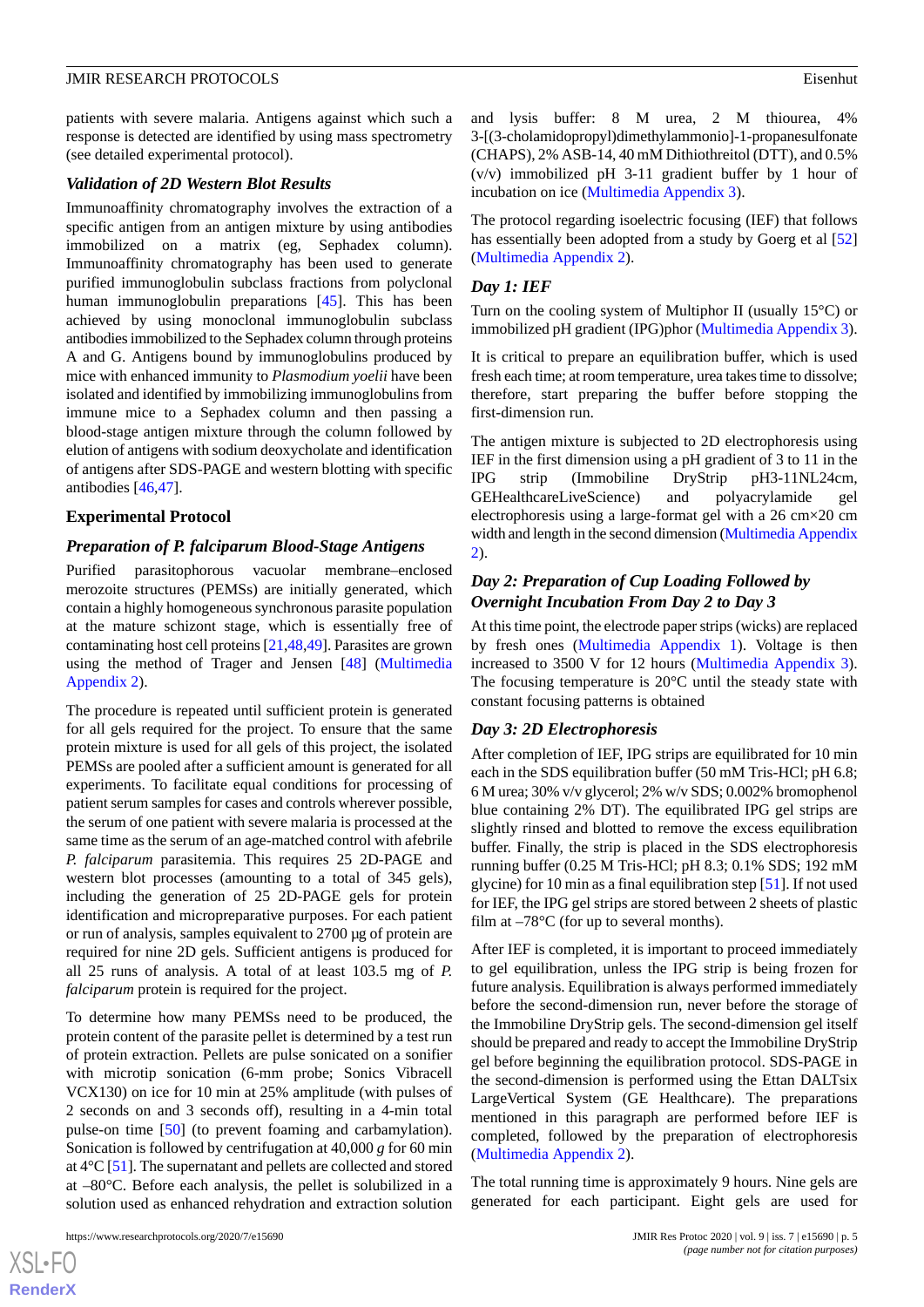immunoblotting and one preparative gel. After SDS-PAGE, the gel is withdrawn from the cassette and equilibrated in the transfer buffer: Towbin buffer consisting of 192 mM glycine, 25 mM Tris, 20% methanol  $(v/v)$ , pH of 8.3 for 20 min to remove excess SDS. The membrane and the filter paper used for transfer are equilibrated in the transfer buffer for 10 min.

#### **2D Western Blotting**

Antigens from 8 gels are blotted onto the nitrocellulose membranes for each patient. Nitrocellulose is the medium of choice for these techniques because of its very high capacity for protein binding [\[53](#page-12-14)]. The Amersham Protran 0.1 membrane with a minimal pore size of 0.1 μm, exhibiting excellent binding affinity for small peptides (molecular weight <10,000) and producing very low background in chemiluminescent western blotting. Nitrocellulose membranes are directly soaked with a transfer buffer without prewetting in methanol. SDS is detrimental to the binding of proteins to membranes, and the general rule is that excess SDS should be removed from the gel before transfer by equilibration for 15 to 30 min in the transfer buffer. However, it may be necessary to include low amounts of SDS (0.02% to 0.1%) in the transfer buffer if the proteins are only partially soluble due to high molecular weight or if they contain a surplus of hydrophobic amino acids.

To process the large gel used in this study, the gel is cut into 2 pieces (high- and low-molecular-weight part) to avoid overheating during the blotting procedure [[54\]](#page-13-0). A sheet of nitrocellulose (Amersham Protran 0.1 membrane with a minimal pore size of 0.1 μm) is briefly wetted with water and laid on a scouring pad (Scotch Brite is a trademark of 3M), which is supported by a stiff plastic grid (a disposable micropipette tray; Medical Laboratory Automation, Inc). The gel to be blotted is placed on the nitrocellulose sheet and care is taken to remove all air bubbles. A second pad and a plastic grid are added, and rubber bands are strung around all layers. The gel is firmly and evenly pressed against the nitrocellulose sheet. The assembly was placed in an electrophoretic destaining chamber with a nitrocellulose sheet facing the cathode. For the high molecular weight part of the gel, the cathode buffer consists of 50 mM boric acid, 10% methanol, 5% SDS, and pH 9.0; the anode buffer consisted of 50 mM boric acid, 20% methanol, and pH 9.0. For the low-molecular-weight part of the gel, the cathode and anode buffers consist of 100 mM boric acid, 20% methanol, and pH 9.0. The blotting time is 2 hours at 1 mA/cm<sup>2</sup> [\[53](#page-12-14)-[55\]](#page-13-1). The membrane was then washed with 100% methanol to remove SDS and stained with Ponceau S for 30 seconds to document the number and location of proteins transferred and scanned with the scanner. Ponceau S is easily removed with water (if water is not sufficient, Tris-buffered saline with Tween 20 is used) and is regarded as a *gentle* treatment that does not interfere with the subsequent immunological detection steps ([Multimedia](#page-10-11) [Appendix 2\)](#page-10-11).

## *Overnight From Day 3 to Day 4*

To allow binding of the antibodies in the serum to the blotted antigens, the bags are covered with glass plates on a shaker so that solutions are circulated properly within the packages by shaking overnight at 4°C [\[54](#page-13-0)]. After incubation with primary

antibodies, the membrane is washed 4 times for 15 min in a PBST buffer.

## *Day 4: Identification of Antigens Against Which a High-Avidity Antibody Response is Detectable*

For identification of high-avidity antibodies, the blotted antigen-antibody complexes on 4 of 8 nitrocellulose sheets per participant are subjected to a washing step with a dissociation buffer, including phosphate buffered saline (PBS) with 8 M urea with vigorous shaking for 5 min followed by 2 additional washes with the PBS buffer with vigorous shaking for 5 min. Avidity is quantified by the avidity index, which is the ratio of the optical density of urea-treated spots to the optical density value of untreated spots multiplied by 100, with all values higher than 50% ranked as high avidity. An avidity index of less than 30% is defined as low avidity and that of between 30% and 50% as intermediate avidity [[25,](#page-11-16)[56](#page-13-2)]. Bound immunoglobulin is visualized with a secondary antihuman immunoglobulin conjugated with horseradish peroxidase. The type of antibody hereby is a specific antisubclass antibody for IgG1, IgG2, IgG3, and IgG4 conjugated with horseradish peroxidase for one gel each. The secondary antibody is diluted 1:5000 in 5% milk with the PBST buffer to give a volume of 50 mL and incubated for 1 hour. Membranes are then washed again 4 times for 15 min in the PBST buffer. The immunoblot is developed with tetrazolium—a reagent, which has been reported to increase the sensitivity of the horseradish peroxidase system about three-fold [[57\]](#page-13-3). One set of 2 gels (one with and one without dissociation buffer treatment) is used for each antibody subclass**.** Blot signals are normalized by relating to intensity of blot staining from a DyLight 800–conjugated antibody to a mouse monoclonal antibody of known concentration against the housekeeping antigen ovalbumin added to the PEMS antigens.

The membrane is then exposed to Amersham ECL Select (GE Healthcare) and shaken for 1 min at room temperature. Excess fluid is dripped off the membranes [\[54](#page-13-0)]. Subsequently, chemiluminescence is visualized using a charge-coupled device, camera-based imager.

Data generation from spots generated by the peroxidase reaction on the nitrocellulose membrane is performed using the ImageQuant TL (GE Healthcare) or MELANIE, PDQuest, Z3, Z4000, Phoretix, or Progenesis software package [[58-](#page-13-4)[61](#page-13-5)].

## *Identification of Immunorelevant Antigens*

One gel for each of the initial test runs and subsequently participants is subjected to a SYPRO Ruby staining for the localization of antigens identified as immunorelevant on a subsequent analysis of the 4 gels subjected to the analysis of isotype-specific high-affinity antibodies and used for a mass spectrometric analysis of gel sections with immunorelevant antigens (*master gel*).

After the SYPRO Ruby staining (Molecular Probes), images could be generated using a Typhoon 9410 fluorescent imager set at an excitation bandwidth of 510 to 532 nm and an emission filter at 610 nm for matching.

 $XS$ -FO **[RenderX](http://www.renderx.com/)**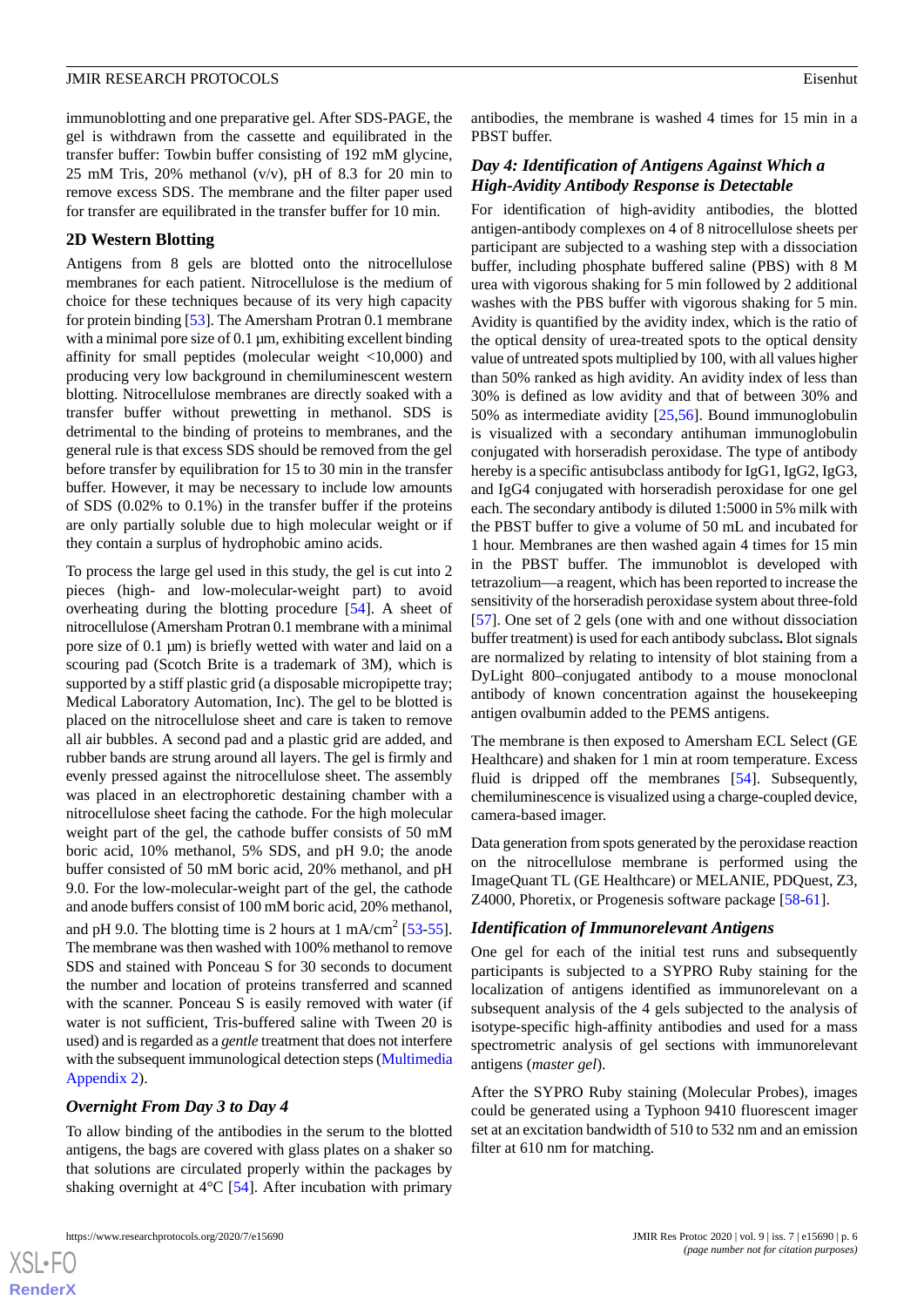#### *Overnight from Day 4 to Day 5*

For mass spectrometry, gels selected for spot excision are incubated overnight in 350 mL of 10% (v/v) ethanol.

## *Day 5: Mass Spectrometric Identification of Immunorelevant Antigens*

Protein spots are cut from gels using a Genomic Solutions ProPic robot, and gel plugs are placed in 96-well plates in 100 mL of 10% ethanol. Proteins can be subjected to tryptic in-gel digestion on a ProGest workstation. To this end, the storage liquid was removed and the gel plugs were washed with ammonium bicarbonate (50 mL; 25 mM) for 10 min and then with acetonitrile (ACN; 50 mL) for 10 min. Washing with ammonium bicarbonate and ACN is repeated. DTT (30 mL) is added to the gel plugs to reduce the proteins, and samples are incubated at 60°C for 10 min before they are allowed to cool to room temperature. The liquid is discarded and proteins are alkylated in iodoacetamide (30 mL; 100 mM) for 45 min. Gel plugs are washed with ammonium bicarbonate and ACN twice before rehydration in 10 mL trypsin solution (20 mg lyophilized trypsin [Promega] is dissolved in 200 mL 0.01% formic acid, and then 1.8 mL of ammonium bicarbonate are added to give a 10 ng/mL solution). After 10 min, ammonium bicarbonate (15 mL; 25 mM) is added and samples are incubated at 37C for 4 hours. The reaction is stopped by the addition of 7 mL of 3% formic acid. A portion of the resulting supernatant is used for a matrix-assisted laser desorption/ionization/mass spectrometry (MALDI/MS) analysis. Samples can be spotted onto a MALDI target robotically (ProMS) using ZipTips. Peptides are eluted from the C18 (ZipTip) material with a matrix (acyano 4-hydroxy cinnamic acid) prepared in 60% ACN and 0.2% trifluoroacetic acid (TFA). MALDI/MS data are acquired on an Applied Biosystems Voyager DE-STR instrument, and the observed *m*/*z* values are submitted to ProFound (Proteometrics software package) for peptide mass fingerprint searching, which queries a locally stored copy of the NCBInr database (version 20041201). Amino acid sequences found by this process can be attributed to proteins using the fully deciphered *P. falciparum* genome. In an alternative protocol, protein spots of interest are carefully excised from the SYPRO Ruby–stained gel, sliced into 1 mm<sup>2</sup> pieces, and washed in 50% (v/v) ACN/25 mM ammonium bicarbonate, pH 7.8, and then dried in a vacuum concentrator. The digestion buffer  $(4-10 \mu L; 10 \mu g/mL$  modified sequencing grade trypsin; Promega) in  $25 \text{ mM } NH_4HCO_3$  is added to the gel slices and incubated overnight at 37°C. The resulting peptides are extracted by the addition of 4 µL of water followed by 7  $\mu$ L 30% (w/v) ACN/0.1% (v/v) TFA, vortexing, and brief centrifugation. The extracts are concentrated in a vacuum concentrator to approximately 5 µL. The concentrated sample extract is mixed in a ratio of 1:1 with a matrix (10 mg/mL; CHCA [Aldrich] in 50% [v/v] ACN/50% [v/v] ethanol/0.001% [v/v] TFA) containing an internal standard (adrenocorticotrophic hormone; 50 fM/L) and 1 µL of the mixture is loaded onto a 96-position target. Peptide mass fingerprints are obtained semiautomatically on a MALDI mass spectrometer, and the resultant mass lists are searched against a nonredundant protein database (Swiss Prot/TrEMBL) using ProteinLynx V. 3.4 (Micromass) software. Protein identification

was confirmed from a statistically significant MOWSE score resulting from fingerprint interrogation using MASCOT [[62\]](#page-13-6). Protein identification is considered valid if more than 2 peptides matched and the MASCOT score is greater than or equal to the significance threshold (*P*<.05) [[63\]](#page-13-7).

# **Immunoaffinity Chromatographical Purification for the Detection of Potentially Immunorelevant Antigens Using an IgG Concentrate of Malaria Immune Adults**

## *Extraction of Subclass Antibodies From IgG Concentrate Using Protein G Bound to Sepharose*

## *Cross-Linking or Antisubclass Antibodies to Protein G*

The columns used for positive purification are modified by cross-linking of the antisubclass antibody to protein G using the Schneider cross-linking technique [[64\]](#page-13-8) (reagents by Sigma-Aldrich) to prevent elution of the anti-immunoglobulin subclass antibody bound to the subclass antibody from the Protein G Sepharose matrix [\(Multimedia Appendix 2](#page-10-11)).

### **Negative Purification**

Previously published data [\[65](#page-13-9)] suggested that positive purification resulted in impure preparations due to nonspecific binding of other IgG subclasses to Sepharose. Therefore, negative purification is required before the use of positive purification. From the IgG preparation of Malawian adults, a solution with physiological IgG concentration is generated. The physiological IgG concentration is about 11 mg/mL with an assumed distribution of immunoglobulin subclass concentrations as follows: 6 mg/mL IgG1, 3 mg/mL IgG2, 0.6 mg/mL IgG3, and 0.24 mg/mL IgG4. Therefore, 308 mg of the lyophilizate is added to 10 mL of distilled water. The amount of suspended lyophilizate to be added to each column is therefore used to capture all immunoglobulin subclasses in the added sample determined by the added amount of IgG1 present in the mixture. Assuming that one antisubclass antibody binds 2 subclass antibodies, the columns prepared above containing anti-IgG1 subclass antibodies will bind 200 g IgG1. About 200 µg of IgG1 are assumed to be present in 33 µL of the suspended lyophilizate. A total of 33 µL of the suspended lyophilizate is diluted in 567 L of distilled water, and the resulting 600 L is added to each column as part of the following procedure [\(Multimedia](#page-10-11) [Appendix 2\)](#page-10-11).

# **Generation of Columns With Antiplasmodial IgG Subclass Antibodies**

For each immunoglobulin subclass, 2 separate columns are generated (one for the antibody avidity assessment and one for the quantification of the antibody responses) using Protein G High Performance SpinTrap (Sigma-Aldrich; [Multimedia](#page-10-11) [Appendix 2\)](#page-10-11).

## **Cross-Linking of the Subclass Antibodies to Protein G**

The columns used for binding of schizont antigens to subclasses are modified by cross-linking of the subclass antibodies to protein G using the Schneider cross-linking technique [\[64](#page-13-8)] (reagents by Sigma-Aldrich) to prevent elution of antigens nonspecifically bound to or trapped in Sepharose, which could

 $XS$ -FO **[RenderX](http://www.renderx.com/)**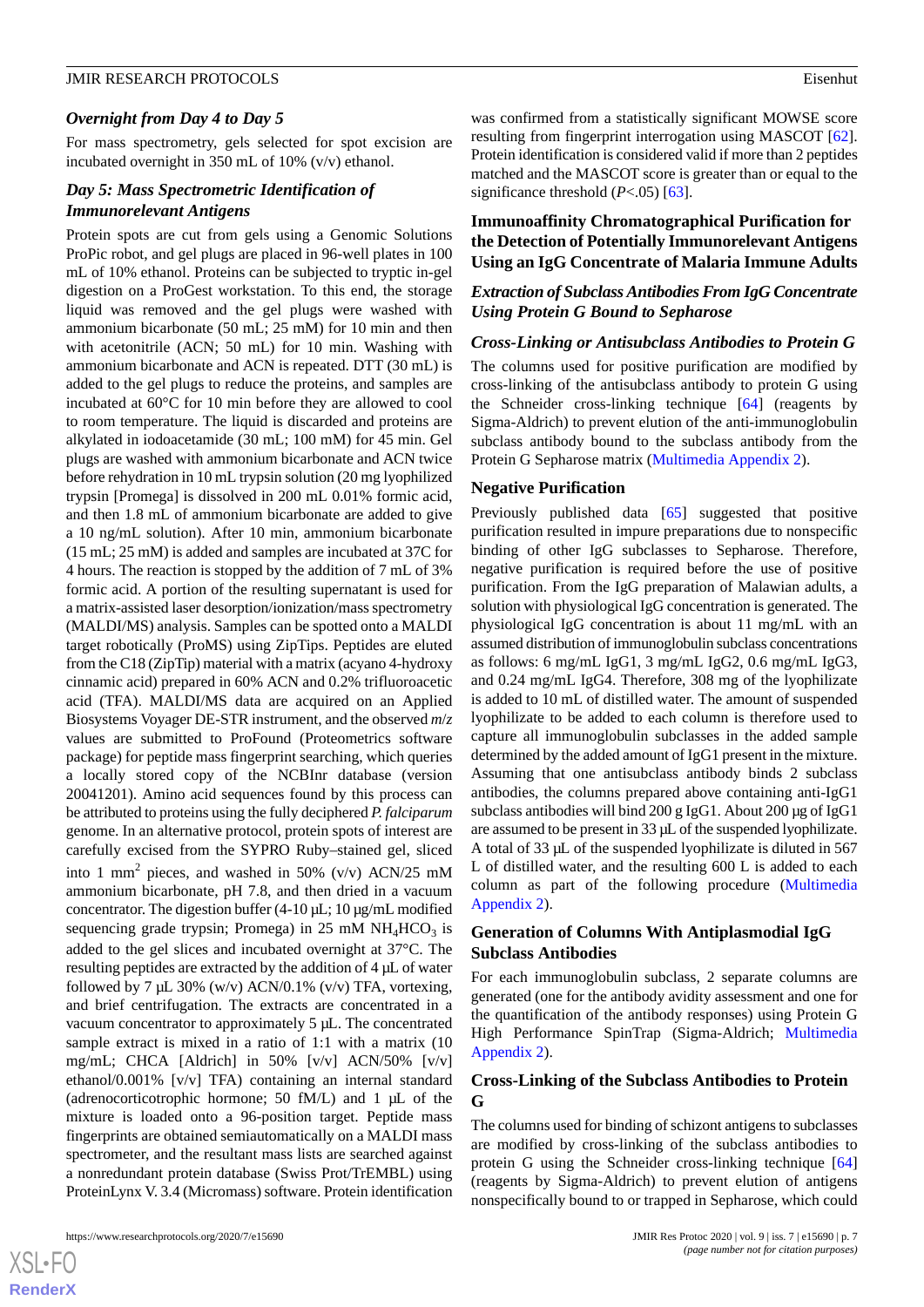cause contamination of antigen specifically bound to the respective subclass of antiplasmodial antibody, and to prevent elution of the subclass antibody bound to the antigen from the Protein G Sepharose matrix, thereby further contaminating the antigen mixture subsequently analyzed by MS.

The bound antibody is cross-linked to the protein G matrix by washing with 10-column volumes of 0.2 M triethanolamine in 0.1 M borate buffer, pH 8.2. Washing is conducted by adding 600 µL aliquots of this solution and centrifugation for 30 seconds at 100 *g*, followed by washing in a 0.2 M triethanolamine in 0.1 M borate buffer solution containing 50 mM dimethyl pimelimidate prepared 1 to 3 hours previously. The pH of this cross-linking solution is readjusted to 8.2 with concentrated NaOH. Washing is conducted by adding 600 µL aliquots of this solution and centrifugation for 30 seconds at 100 *g*.

The gel cross-linking solution mixture is continuously agitated for 45 min, and a further washing step is performed with 20-column volumes of 50 mM ethanolamine, pH 8.2. Washing is conducted by adding 600 µL aliquots of this solution and centrifugation for 30 seconds at 100*g*, followed by washing with 20-column volumes of the same 50 mM ethanolamine buffer for 5 min. Washing is conducted by adding 600  $\mu$ L aliquots of this solution and centrifugation for 30 seconds at 100*g*. The gel-antibody complex is then poured back into its original column format with PBS containing 0.02% sodium azide.

## **Loading of the Schizont Antigen Suspension**

One milligram of schizont antigen (PEMS) per column suspended in 600 µL of lysis buffer (8 M urea, 2 M thiourea, 4% CHAPS, 2% ASB-14, 40 mM DTT) is loaded onto each pair of immunoglobulin subclass–loaded columns. Ovalbumin (50 µg) is added as a control antigen to all columns. Steps for binding are repeated (see section on purification), including the assessment of binding efficiency in the collection tubes. To assess the binding efficiency, antigen concentration in the collection tubes is measured by mass spectrometry.

# **Determination of Antibody Affinity**

One each of the 2 immunoglobulin subclass columns is then subjected to an elution step with 1 M ammonium thiocyanate solution. The eluted antigen is quantified and identified by high pressure liquid chromatography/mass spectrometry (HPLC/MS).

# **Determination of Type and Quantity of Antigen Bound by Each Immunoglobulin Subclass**

All columns are then subjected to elution with 1% deoxycholate to elute all bound antigens, which are then quantified and identified by HPLC/MS.

## **Data Analysis**

The western blot spot intensities are corrected for exposure of participants to *P. falciparum* infection. This is carried out by calculating the ratio to the level of antibodies to a mixture of all *P. falciparum* antigens and normalized by relating to the intensity of blot staining from a DyLight 800–conjugated antibody to a mouse monoclonal antibody of known concentration against the housekeeping antigen ovalbumin

added to the PEMS antigens. If the corrected and normalized spot intensity for the antibody reaction to an antigen reveals a statistically more extensive antibody reaction of protective isotypes IgG1 or IgG3 (at least two-fold) and/or a reaction of higher affinity in clinically immune compared with nonimmune participants, this antigen is deemed to be immune-relevant and a candidate for future vaccine development. Principal component analysis (PCA) is used to visualize natural groupings in data based on similar patterns of variation. The presence of natural clusters in PCA indicates that there is more variation between groups than within groups. The absence of clusters indicates that the variation between groups is of the same order of magnitude as that within groups. This analysis will help identify patterns of antigens against which the immune reaction is protective.

On analysis of the results of the immunoaffinity chromatography, the relative antibody affinity is determined as the ratio of quantity of antigen eluted with and without a history of previous treatment with ammonium thiocyanate after normalization of the quantity relative to ovalbumin control. High affinity is hereby defined as the ratio being >50%, intermediate as 30% to 50%, and low as <30%. The antigens, together with their affinity bound by each IgG subclass, are then identified and registered.

The patterns emerging with this method are related to clinical immunity. A group of 15 comprising at least 10-year-old individuals with clinical immunity is compared with a group of 15 comprising at least 10-year-old age-matched patients from the same ethnic (tribal) group hospitalized with acute malaria. The association with a protective antibody response is derived from the quantitative data analysis of spot intensities. Given the small number of samples analyzed, it is essential to reduce the variability of antibody binding introduced by differences in antigen presence in the 2D gel, protein losses after transfer to the nitrocellulose membrane, differences in antibody binding due to washing steps, and differences in action/presence of chemicals present in different amounts locally denaturing the antibody binding sites on protein. To avoid the differences between cases and controls arising from these sources of variability, a pair of case and matching control is processed together under the same conditions, with the same batch of reagents and equipment under the same condition and at the same temperature. Data analysis is aimed at further reducing the effects of the *noise* introduced by the aforementioned factors and image processing. This will increase the detection power of a statistically significant difference in antibody binding to specific antigens with a small sample size.

## **Analysis of Errors in 2D Gel Image Analysis**

There are two different types of errors in 2D gel image analysis data.

First, there are spots that are not reproducibly observed (where detection or matching has failed) by the software. These are regarded as observation errors and account for a false discovery rate (FDR). Second, there are spots that are reproducibly observed, and their integrated optical density (IOD) has some intrinsic variations between the 2 gels. These are referred to as quantitation errors. To investigate the source and size of these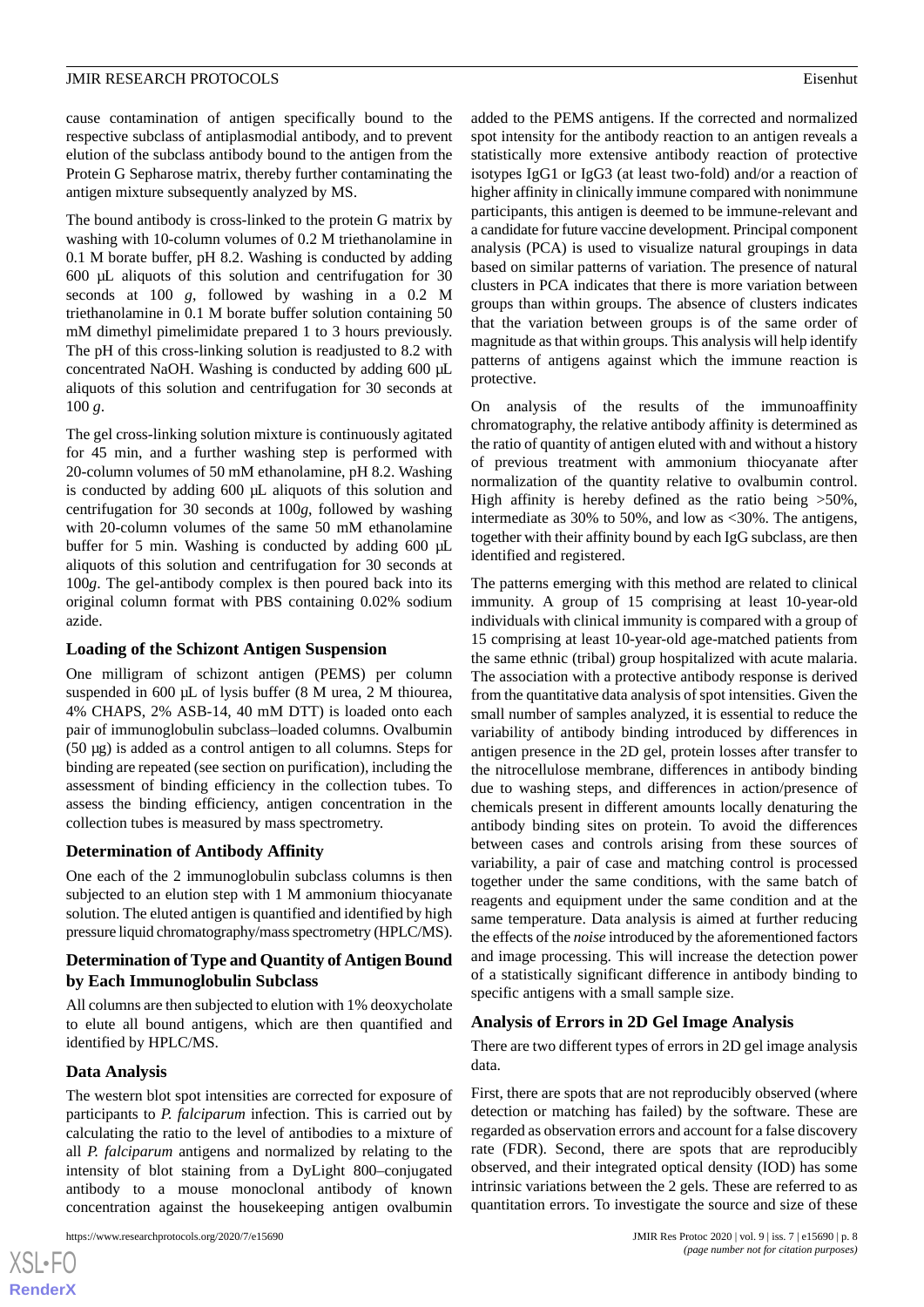errors, the errors between multiple scans are compared with the errors measured between multiple gels. The differences between these methods allow us to distinguish errors due to image analysis from errors particular to the gel running and staining system. This is done by comparing the variability of the detected protein load on the preparative gels in the 10 initial test runs as detected by SYPRO Ruby staining, with the variability of IOD on repeatedly running the densitometry scan. The other one is the comparison of western blot stain intensity between the initial run with the identical antibody source and the variability of results from scanning the same blot.

Control for differences in detected quality and quantity of antiplasmodial antibody responses between groups due to different antigen uptake by gels and differences in handling of individual western blots affecting the binding of patient antibodies and secondary antibodies.

Variability of signal due to different antigen uptake between gels, different binding of primary and secondary antibodies, and differences in staining related to methodology between the gels and not related to differences in the patient's antibody responses are taken into account in the data analysis in the following ways.

Variability due to processing between blots of cases and controls of the same run is corrected for by normalization by relating to the intensity of blot staining from a DyLight 800–conjugated antibody to a mouse monoclonal antibody of known concentration against the housekeeping antigen ovalbumin added to the PEMS antigens.

#### **Image Analysis**

Consensus western blot spot patterns are generated for clinically immune patients and patients with malaria. The consensus pattern is produced by spot detection on a fused image that essentially contains all spots in the experiments. Image fusion is a method that combines multiple images into a new, synthetic image, where each pixel is a function of the corresponding pixels in the input images. The resulting image looks like a real blot image, and more importantly, all spots from the experiment are represented on it. Thus, spots that are present only on a few of the gels can be located in the fused image and properly separated from those surrounding them. Software packages that can achieve this are used: PDQuest 2D analysis software (BIORAD) and Delta2D software version 4.0 (Decodon). A subgroup analysis is performed for different age groups. Antigens found to be associated with a protective antibody response can be identified by mass spectrometry using sections of the master gel where the antigen was found to be situated, from a comparison of the master gel with the position on the nitrocellulose membrane. To achieve this, the respective protein spots in the SYPRO Ruby–stained mastergel are identified after overlaying the western blot images used. PCA was used to identify potential outlier gels and outlier samples in the datasets. PCA is an excellent methodology for visualizing natural groupings or clusters in data based on similar patterns of variation. The presence of natural clusters in PCA, therefore, indicates that there is more variation between groups than within groups. The absence of clusters indicates that the variation between groups is of the same order of magnitude as that within

groups. Two statistical criteria are used to select potential immunorelevant antigens: an FDR of 5% and a fold change of 2 or more. By limiting the FDR to 5%, it is ensured that minimal resources are spent on following up false-positive leads. A two-fold or greater change is chosen over a lower cutoff as it increases the chance that a change will be detectable with independent methods.

### **Investigation of the Influence of Exposure**

One aim of this project is to consider that differences in the presence, quantity, and affinity of any specific antibody response between patients may simply be due to differences in intensity and duration of exposure and not due to the protective properties of such a response. To control for this fact, the antibody response needs to be related to the concentration of all *P. falciparum* antibodies. This is done by including a presentation of all the results as ratios to levels of global antiplasmodial antibodies. To address this, 50 µL of plasma from a patient is analyzed by Captia Malaria Total Antibody EIA (Trinity Biotech) at the Hospital of Tropical Diseases, London.

# *Results*

## **2D Western Blotting**

The first study applying 2D electrophoresis with western blotting to the serum of patients for an analysis of antibody responses to *P. falciparum* was employed by Fontaine et al [\[66](#page-13-10)]. The study focused on antibody responses to proteins in membranes of infected red blood cells only. These were studied in French soldiers with brief exposure: *P. falciparum* mature stages (trophozoite and schizont stages) were enriched by Plasmion flotation. Immunoblots were directly digitalized using a Typhoon Trio Image scanner. Images were analyzed with Decyder v6.5 software, allowing accurate spot matching between 2D protein patterns and 2D antigenic patterns from gels and immunoblots, respectively. The sera allowed detection of 42 antigenic spots on the 2D immunoblot. The 42 antigenic spots detected on the immunoblot were excised and subjected to mass spectrometry for identification. The resulting fragment ion spectra were searched against the *Homo sapiens* and *P. falciparum* protein databases (NCBInr). Nineteen protein spots (45%) were successfully identified and corresponded to 13 distinct proteins according to their National Center for Biotechnology Information accession number. Among them, 4 were identified as *P. falciparum* proteins and 9 as *Hsapiens* proteins. This indicated the presence of autoantibodies in *P. falciparum* malaria. This study failed to identify several well-described *P. falciparum* antigenic proteins from the iRBC plasma membrane. The major part of these *P. falciparum* antigens are large hydrophobic proteins (>150 kDa), which are generally underrepresented and can be difficult to detect by 2D electrophoresis such as PfEMP1, Pf332 cytoadherence-linked asexual protein 9 (Clag 9) or EBA-175. The reducing and denaturing conditions used for the immunoblot analysis in this study did not consider conformational epitopes. Proteins with extreme isoelectric points or molecular weight may not have been detectable with the type of 2D electrophoresis applied in this study. 2D electrophoresis of *P. falciparum* schizonts performed with a high-resolution procedure revealed 661 protein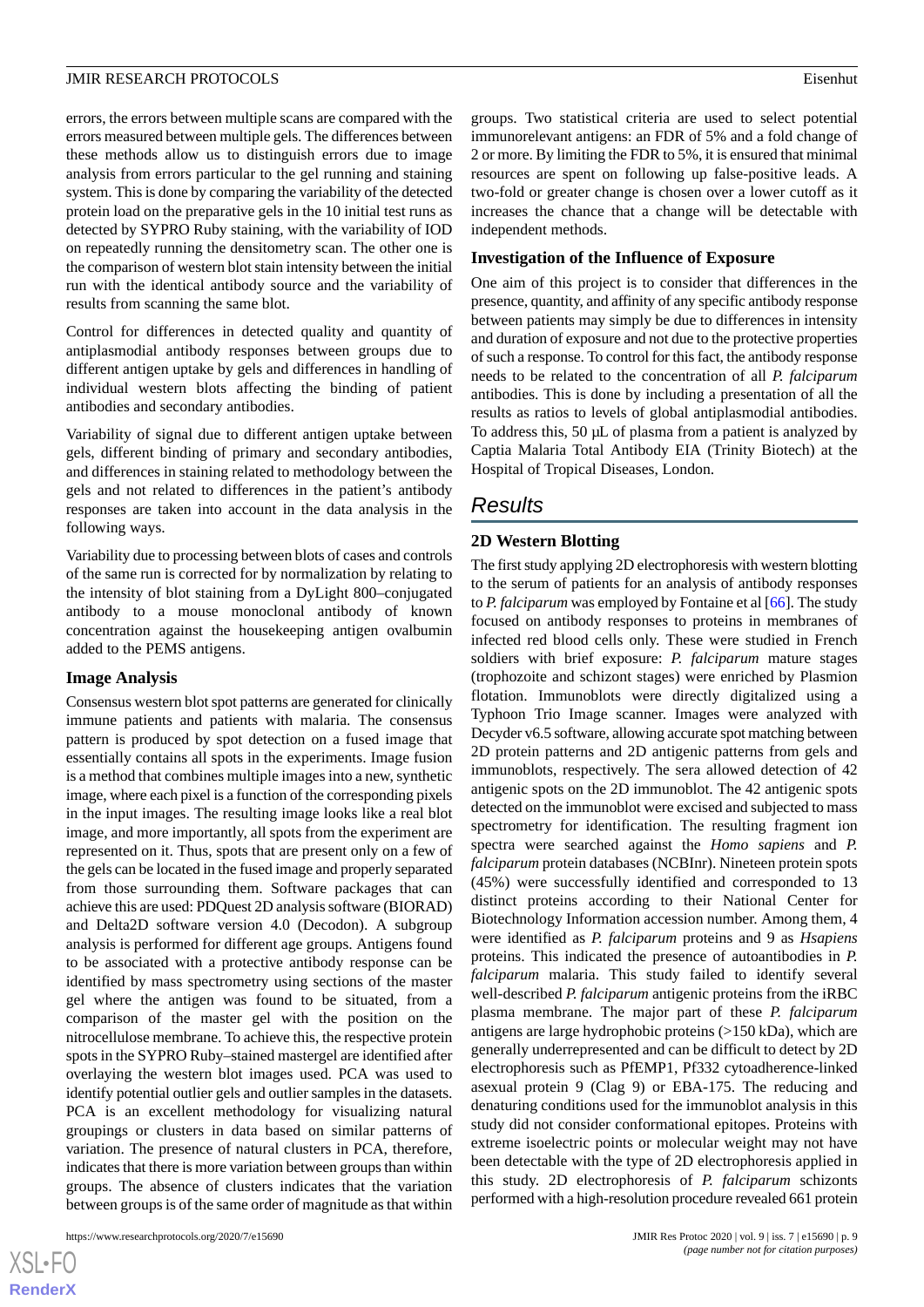spots in one study using a pH range of 4 to 7 in the first dimension. This indicated a loss of detection of proteins (there are 1036 predicted schizont proteins) at lower and higher pH which is relevant because of the bimodal distribution of isoelectric points of schizont proteins reaching those pH extremes [\[48](#page-12-9)].

## **Immunoaffinity Chromatography**

Immunoaffinity chromatography has been used to generate purified immunoglobulin subclass fractions from polyclonal human immunoglobulin preparations [\[45](#page-12-6),[46\]](#page-12-7)**.** This has been achieved by the use of monoclonal immunoglobulin subclass antibodies immobilized to Sephadex through proteins A and G. Antigens bound by immunoglobulins produced by mice with enhanced immunity to *P yoelii* have been isolated and identified by immobilizing immunoglobulin from immune mice to a Sephadex column and then passing a blood-stage antigen mixture through the column followed by elution of antigens with sodium deoxycholate and identification of antigens after SDS-PAGE and western blotting using specific antibodies.

# *Discussion*

# **Strengths and Limitations of 2D Western Blotting and Immunoaffinity Chromatography**

The approach to discovery of immunorelevant antigens proposed in this experimental protocol takes into account the complexity of native proteins with their numerous *protein species* [\[67](#page-13-11)] for each expressed amino acid sequence, which is generated by posttranslational modification in *P. falciparum* through glycosylation, phosphorylation, and methylation as well as the generation of disulfide bonds, which are all essential in the formation of nonlinear conformational epitopes not generated in recombinant antigens. The 2 methods employed for the identification of immunorelevant antigens have advantages and disadvantages and may thus complement each other.

Advantages of 2D western blotting of native antigens are as follows:

- Potential for identification of antibody responses selective for specific defined isomeric forms of the same protein, including isoforms (*protein species*) generated by posttranscriptional modifications such as phosphorylation, glycosylation, and methylation.
- Highly sensitive detection and preservation of antibody responses in the process of 2D western blotting.

Disadvantages of 2D western blotting of native antigens are as follows:

- Loss of antigens during the blotting process.
- Only semiquantitative determination of antibody responses and inaccurate quantification of antigens.

Advantages of immunoaffinity chromatography are as follows:

- No matching of the 2D western blot image with master gel is required.
- No antigen loss is observed through the blotting process.
- Potential for exact quantification of antigens eluted possible through mass spectrometry. The quantification of eluted antigens allows indirectly quantification of the magnitude of antibody responses to these antigens because the amount of antigens eluted corresponds to the amount of antibodies binding them.

Disadvantages of immunoaffinity chromatography are as follows:

- Loss and denaturation of immunoglobulin subclass antibodies during the purification and immobilization of each immunoglobulin subclass on the Sephadex columns.
- Nonspecific trapping of an unknown quantity of antigen in the Sephadex column.
- Quantity of saturation by antigens of antigen-binding sites of an unknown quantity of immobilized immunoglobulin subclass antibodies specific to each epitope is unknown. If antigen-binding sites are saturated, the quantitation of bound antigens may become unreliable because of the competition for binding sites by identical or similar (isomorphic or isomeric) antigens, which may lead to an underestimation of immune-relevant antigens that are not bound because of this process.

# **Potential Impact of Identification of Immunorelevant Antigens**

The aforementioned methods may be suitable for the identification of hypothetical candidates for vaccine antigens. Only future prospective vaccine trials using the antigens identified could demonstrate that they elicit protective immunity. This proposed project is only geared to help identify candidates for such trials. A difficulty arising from the further use of native proteins or protein complexes as vaccine candidates is mass production. This has been brilliantly put in reference to merozoite protein-containing vaccines:

*In order to generate an immunogenic protein aggregate, it would be desirable to mimic the quaternary structure of merozoite proteins on the merozoite surface (the reason why many viral vaccines are so effective at inducing neutralizing antibodies is that they deliver capsid antigens in virus-like particles stabilized by native protein-protein interactions). Although there have been recent major advances in our knowledge of the protein-protein interactions of merozoite surface proteins, it is not yet possible to use this information to generate a homo- or heteropolymer to test as a vaccine candidate. Even with a more detailed picture of the ultrastructure of the merozoite surface coat, however, it would be technically difficult to produce a native merozoite surface protein complex for use in a vaccine consisting of recombinant proteins. [[68\]](#page-13-12)*

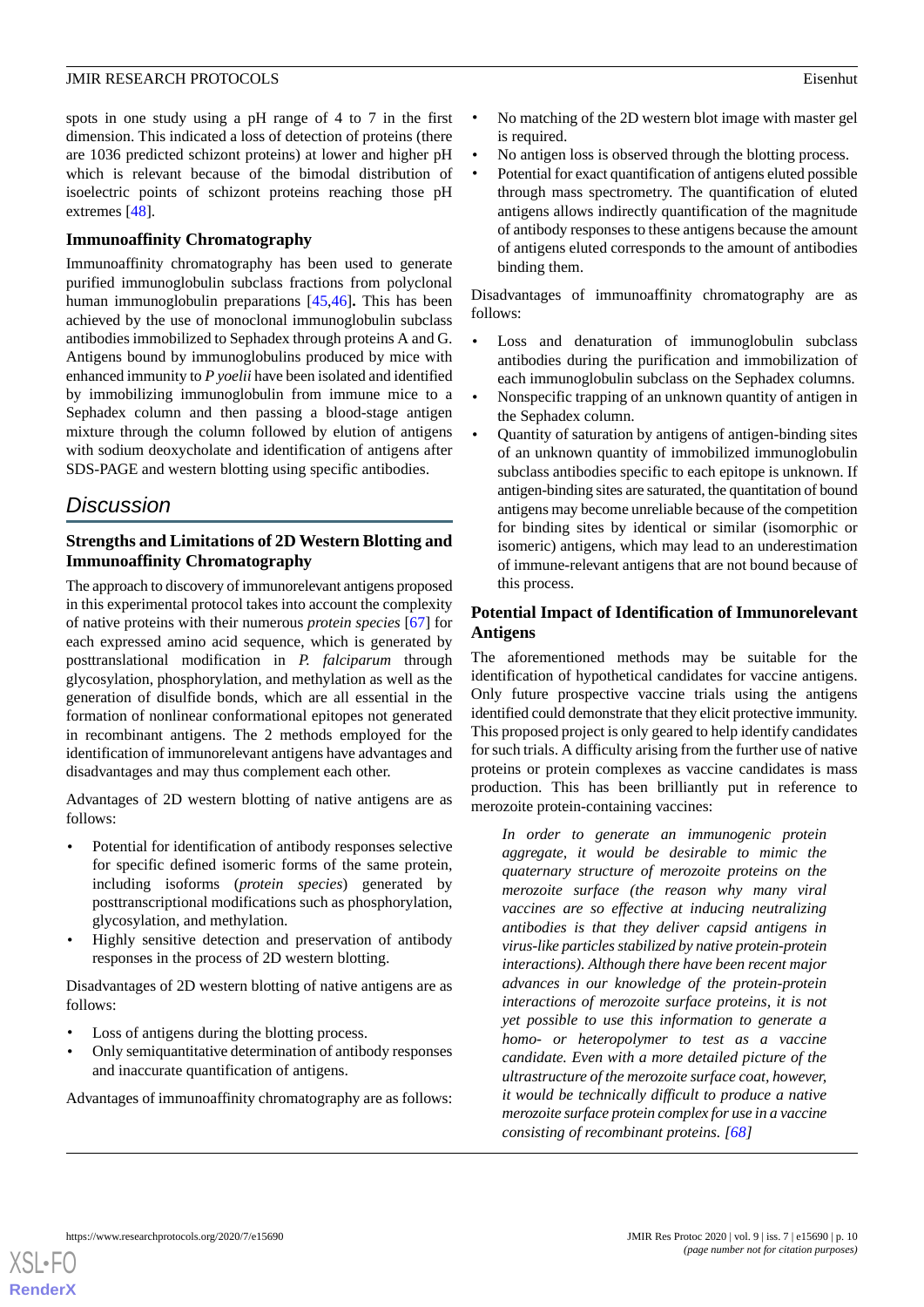# **Authors' Contributions**

ME conceived the hypothesis and ways to test the hypotheses and wrote the entire manuscript. ME gave the final approval of the version to be published and agreed to be accountable for all aspects of the work in ensuring that questions related to the accuracy or integrity or any part of the work are appropriately investigated and resolved.

## **Conflicts of Interest**

<span id="page-10-10"></span>None declared.

# **Multimedia Appendix 1**

<span id="page-10-11"></span>Head-to-head comparison of response to immunization by native versus recombinant antigens. [[DOC File , 32 KB-Multimedia Appendix 1](https://jmir.org/api/download?alt_name=resprot_v9i7e15690_app1.doc&filename=6bdf32f31117cb085bf85eb244a70d64.doc)]

# **Multimedia Appendix 2**

<span id="page-10-12"></span>Details of preparation and conduct of electrophoresis and immunochromatography. [[DOCX File , 49 KB](https://jmir.org/api/download?alt_name=resprot_v9i7e15690_app2.docx&filename=b8c179312288935a7e88122834fb376d.docx)-[Multimedia Appendix 2\]](https://jmir.org/api/download?alt_name=resprot_v9i7e15690_app2.docx&filename=b8c179312288935a7e88122834fb376d.docx)

# **Multimedia Appendix 3**

<span id="page-10-0"></span>Trouble shooting guide. [[DOCX File , 18 KB](https://jmir.org/api/download?alt_name=resprot_v9i7e15690_app3.docx&filename=5318ad4a0d88cd42f0e3c113d1084b7b.docx)-[Multimedia Appendix 3\]](https://jmir.org/api/download?alt_name=resprot_v9i7e15690_app3.docx&filename=5318ad4a0d88cd42f0e3c113d1084b7b.docx)

# <span id="page-10-1"></span>**References**

- 1. McGregor IA. Gamma-globulin and acquired immunity to human malaria. Nature 1961 Nov 25;192:733-737. [doi: [10.1038/192733a0](http://dx.doi.org/10.1038/192733a0)] [Medline: [13880318](http://www.ncbi.nlm.nih.gov/entrez/query.fcgi?cmd=Retrieve&db=PubMed&list_uids=13880318&dopt=Abstract)]
- <span id="page-10-2"></span>2. Perrin LH, Dayal R, Rieder H. Characterization of antigens from erythrocytic stages of plasmodium falciparum reacting with human immune sera. Trans R Soc Trop Med Hyg 1981;75(1):163-165. [doi: [10.1016/0035-9203\(81\)90055-9\]](http://dx.doi.org/10.1016/0035-9203(81)90055-9) [Medline: [7022789\]](http://www.ncbi.nlm.nih.gov/entrez/query.fcgi?cmd=Retrieve&db=PubMed&list_uids=7022789&dopt=Abstract)
- <span id="page-10-3"></span>3. Brown GV, Anders RF, Mitchell GF, Heywood PF. Target antigens of purified human immunoglobulins which inhibit growth of plasmodium falciparum in vitro. Nature 1982 Jun 17;297(5867):591-593. [doi: [10.1038/297591a0](http://dx.doi.org/10.1038/297591a0)] [Medline: [7045680\]](http://www.ncbi.nlm.nih.gov/entrez/query.fcgi?cmd=Retrieve&db=PubMed&list_uids=7045680&dopt=Abstract)
- <span id="page-10-5"></span><span id="page-10-4"></span>4. Johnson DM, Cohen S. Immunological detection of plasmodium knowlesi antigens after electrophoretic transfer from SDS-polyacrylamide gels to diazophenylthioether paper. Parasite Immunol 1984 Jan;6(1):83-93. [doi: [10.1111/j.1365-3024.1984.tb00783.x\]](http://dx.doi.org/10.1111/j.1365-3024.1984.tb00783.x) [Medline: [6199719](http://www.ncbi.nlm.nih.gov/entrez/query.fcgi?cmd=Retrieve&db=PubMed&list_uids=6199719&dopt=Abstract)]
- <span id="page-10-6"></span>5. Eisenhut M. The evidence for a role of vasospasm in the pathogenesis of cerebral malaria. Malar J 2015 Oct 13;14:405 [[FREE Full text](https://malariajournal.biomedcentral.com/articles/10.1186/s12936-015-0928-4)] [doi: [10.1186/s12936-015-0928-4\]](http://dx.doi.org/10.1186/s12936-015-0928-4) [Medline: [26463364](http://www.ncbi.nlm.nih.gov/entrez/query.fcgi?cmd=Retrieve&db=PubMed&list_uids=26463364&dopt=Abstract)]
- <span id="page-10-7"></span>6. Brière F, Servet-Delprat C, Bridon JM, Saint-Remy JM, Banchereau J. Human interleukin 10 induces naive surface immunoglobulin D+ (sIgD+) B cells to secrete IgG1 and IgG3. J Exp Med 1994 Feb 1;179(2):757-762 [\[FREE Full text\]](http://europepmc.org/abstract/MED/8294883) [doi: [10.1084/jem.179.2.757\]](http://dx.doi.org/10.1084/jem.179.2.757) [Medline: [8294883\]](http://www.ncbi.nlm.nih.gov/entrez/query.fcgi?cmd=Retrieve&db=PubMed&list_uids=8294883&dopt=Abstract)
- 7. Carrayanopoulos L, Capra JD. Immunoglobulins: structure and functions. In: Paul WE, editor. Fundamental Immunology. Third Edition. New York, USA: Raven Press; 1993:283-314.
- <span id="page-10-8"></span>8. Bouharoun-Tayoun H, Druilhe P. Plasmodium falciparum malaria: evidence for an isotype imbalance which may be responsible for delayed acquisition of protective immunity. Infect Immun 1992 Apr;60(4):1473-1481 [\[FREE Full text\]](http://iai.asm.org/cgi/pmidlookup?view=long&pmid=1548071) [Medline: [1548071\]](http://www.ncbi.nlm.nih.gov/entrez/query.fcgi?cmd=Retrieve&db=PubMed&list_uids=1548071&dopt=Abstract)
- <span id="page-10-9"></span>9. Theander TG, Andersen BJ, Pedersen BK, Jepsen S, Bygbjerg IC, Hviid L, et al. Cell-mediated immunity to plasmodium falciparum infection: evidence against the involvement of cytotoxic lymphocytes. Scand J Immunol 1988 Jul;28(1):105-111. [doi: [10.1111/j.1365-3083.1988.tb02421.x](http://dx.doi.org/10.1111/j.1365-3083.1988.tb02421.x)] [Medline: [3041559\]](http://www.ncbi.nlm.nih.gov/entrez/query.fcgi?cmd=Retrieve&db=PubMed&list_uids=3041559&dopt=Abstract)
- 10. Celada A, Cruchaud A, Perrin LH. Opsonic activity of human immune serum on in vitro phagocytosis of plasmodium falciparum infected red blood cells by monocytes. Clin Exp Immunol 1982 Mar;47(3):635-644. [Medline: [7044626](http://www.ncbi.nlm.nih.gov/entrez/query.fcgi?cmd=Retrieve&db=PubMed&list_uids=7044626&dopt=Abstract)]
- 11. Groux H, Gysin J. Opsonization as an effector mechanism in human protection against asexual blood stages of Plasmodium falciparum: functional role of IgG subclasses. Res Immunol 1990;141(6):529-542. [doi: [10.1016/0923-2494\(90\)90021-p\]](http://dx.doi.org/10.1016/0923-2494(90)90021-p) [Medline: [1704637\]](http://www.ncbi.nlm.nih.gov/entrez/query.fcgi?cmd=Retrieve&db=PubMed&list_uids=1704637&dopt=Abstract)
- 12. Bouharoun-Tayoun H, Druilhe P. Antibodies in falciparum malaria: what matters most, quantity or quality? Mem Inst Oswaldo Cruz 1992;87(Suppl 3):229-234 [[FREE Full text\]](http://www.scielo.br/scielo.php?script=sci_arttext&pid=S0074-02761992000700038&lng=en&nrm=iso&tlng=en) [doi: [10.1590/s0074-02761992000700038](http://dx.doi.org/10.1590/s0074-02761992000700038)] [Medline: [1343695](http://www.ncbi.nlm.nih.gov/entrez/query.fcgi?cmd=Retrieve&db=PubMed&list_uids=1343695&dopt=Abstract)]
- 13. Aribot G, Rogier C, Sarthou JL, Trape JF, Balde AT, Druilhe P, et al. Pattern of immunoglobulin isotype response to plasmodium falciparum blood-stage antigens in individuals living in a holoendemic area of Senegal (Dielmo, West Africa). Am J Trop Med Hyg 1996 May;54(5):449-457. [doi: [10.4269/ajtmh.1996.54.449\]](http://dx.doi.org/10.4269/ajtmh.1996.54.449) [Medline: [8644897\]](http://www.ncbi.nlm.nih.gov/entrez/query.fcgi?cmd=Retrieve&db=PubMed&list_uids=8644897&dopt=Abstract)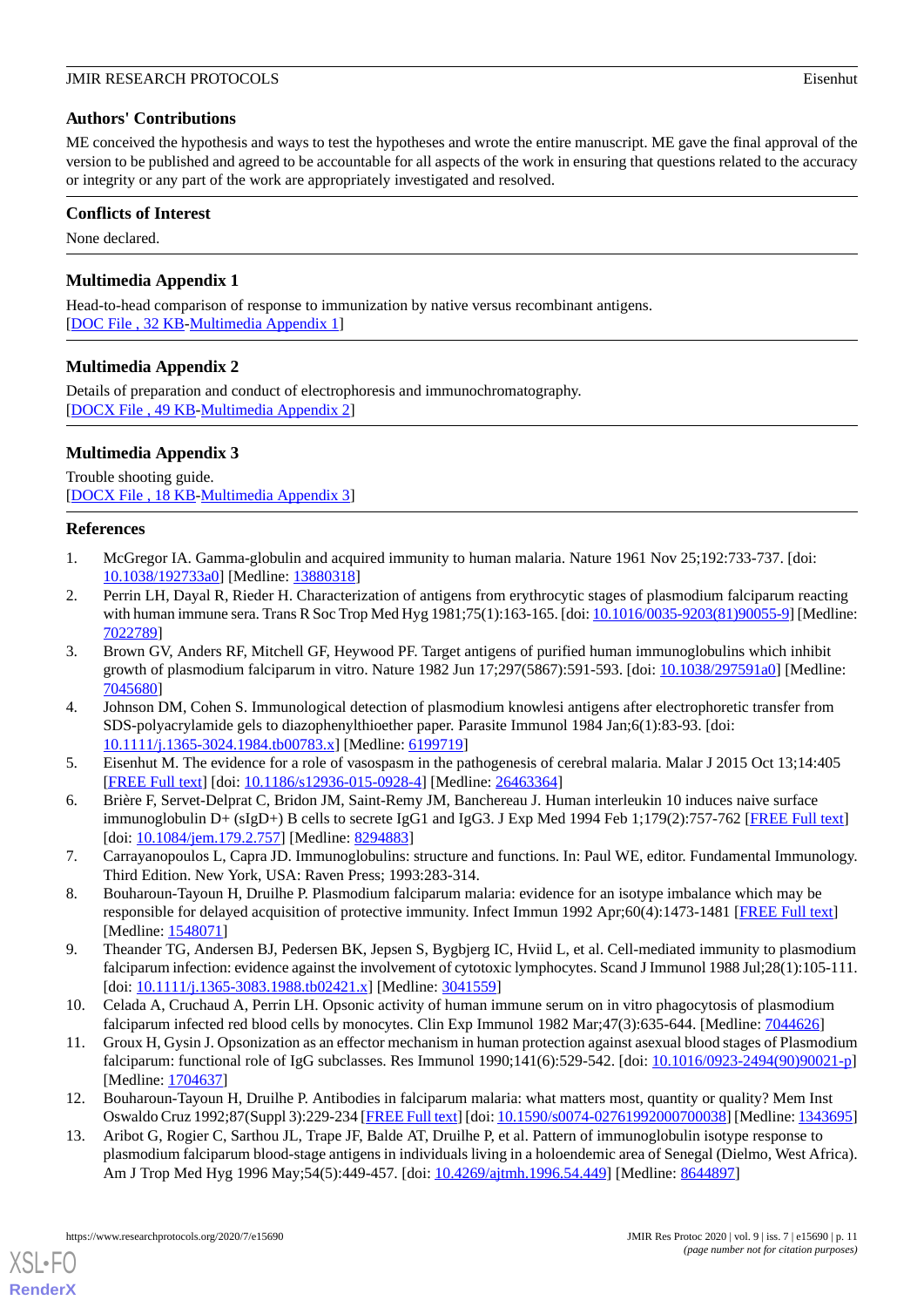- 14. Sarthou JL, Angel G, Aribot G, Rogier C, Dieye A, Balde AT, et al. Prognostic value of anti-plasmodium falciparum-specific immunoglobulin G3, cytokines, and their soluble receptors in West African patients with severe malaria. Infect Immun 1997 Aug;65(8):3271-3276 [[FREE Full text](http://iai.asm.org/cgi/pmidlookup?view=long&pmid=9234786)] [Medline: [9234786\]](http://www.ncbi.nlm.nih.gov/entrez/query.fcgi?cmd=Retrieve&db=PubMed&list_uids=9234786&dopt=Abstract)
- <span id="page-11-0"></span>15. Troye-Blomberg M, Perlmann H, Patarroyo ME, Perlmann P. Regulation of the immune response in plasmodium falciparum malaria. II. Antigen specific proliferative responses in vitro. Clin Exp Immunol 1983 Aug;53(2):345-353. [Medline: [6192953\]](http://www.ncbi.nlm.nih.gov/entrez/query.fcgi?cmd=Retrieve&db=PubMed&list_uids=6192953&dopt=Abstract)
- <span id="page-11-1"></span>16. Tangteerawatana P, Montgomery SM, Perlmann H, Looareesuwan S, Troye-Blomberg M, Khusmith S. Differential regulation of IgG subclasses and IgE antimalarial antibody responses in complicated and uncomplicated Plasmodium falciparum malaria. Parasite Immunol 2007 Sep;29(9):475-483 [\[FREE Full text\]](https://doi.org/10.1111/j.1365-3024.2007.00965.x) [doi: [10.1111/j.1365-3024.2007.00965.x\]](http://dx.doi.org/10.1111/j.1365-3024.2007.00965.x) [Medline: [17727571](http://www.ncbi.nlm.nih.gov/entrez/query.fcgi?cmd=Retrieve&db=PubMed&list_uids=17727571&dopt=Abstract)]
- <span id="page-11-3"></span><span id="page-11-2"></span>17. Taylor RR, Allen SJ, Greenwood BM, Riley EM. IgG3 antibodies to Plasmodium falciparum merozoite surface protein 2 (MSP2): increasing prevalence with age and association with clinical immunity to malaria. Am J Trop Med Hyg 1998 Apr;58(4):406-413. [doi: [10.4269/ajtmh.1998.58.406\]](http://dx.doi.org/10.4269/ajtmh.1998.58.406) [Medline: [9574783](http://www.ncbi.nlm.nih.gov/entrez/query.fcgi?cmd=Retrieve&db=PubMed&list_uids=9574783&dopt=Abstract)]
- <span id="page-11-4"></span>18. Metzger WG, Okenu DM, Cavanagh DR, Robinson JV, Bojang KA, Weiss HA, et al. Serum IgG3 to the Plasmodium falciparum merozoite surface protein 2 is strongly associated with a reduced prospective risk of malaria. Parasite Immunol 2003 Jun;25(6):307-312 [\[FREE Full text\]](https://onlinelibrary.wiley.com/resolve/openurl?genre=article&sid=nlm:pubmed&issn=0141-9838&date=2003&volume=25&issue=6&spage=307) [doi: [10.1046/j.1365-3024.2003.00636.x](http://dx.doi.org/10.1046/j.1365-3024.2003.00636.x)] [Medline: [14507328](http://www.ncbi.nlm.nih.gov/entrez/query.fcgi?cmd=Retrieve&db=PubMed&list_uids=14507328&dopt=Abstract)]
- <span id="page-11-5"></span>19. Soe S, Theisen M, Roussilhon C, Aye K, Druilhe P. Association between protection against clinical malaria and antibodies to merozoite surface antigens in an area of hyperendemicity in Myanmar: complementarity between responses to merozoite surface protein 3 and the 220-kilodalton glutamate-rich protein. Infect Immun 2004 Jan;72(1):247-252 [[FREE Full text](http://iai.asm.org/cgi/pmidlookup?view=long&pmid=14688102)] [doi: [10.1128/iai.72.1.247-252.2004\]](http://dx.doi.org/10.1128/iai.72.1.247-252.2004) [Medline: [14688102](http://www.ncbi.nlm.nih.gov/entrez/query.fcgi?cmd=Retrieve&db=PubMed&list_uids=14688102&dopt=Abstract)]
- <span id="page-11-6"></span>20. Fowkes FJ, Richards JS, Simpson JA, Beeson JG. The relationship between anti-merozoite antibodies and incidence of Plasmodium falciparum malaria: a systematic review and meta-analysis. PLoS Med 2010 Jan 19;7(1):e1000218 [\[FREE](http://dx.plos.org/10.1371/journal.pmed.1000218) [Full text\]](http://dx.plos.org/10.1371/journal.pmed.1000218) [doi: [10.1371/journal.pmed.1000218](http://dx.doi.org/10.1371/journal.pmed.1000218)] [Medline: [20098724\]](http://www.ncbi.nlm.nih.gov/entrez/query.fcgi?cmd=Retrieve&db=PubMed&list_uids=20098724&dopt=Abstract)
- <span id="page-11-7"></span>21. Olesen CH, Brahimi K, Vandahl B, Lousada-Dietrich S, Jogdand PS, Vestergaard LS, et al. Distinct patterns of blood-stage parasite antigens detected by plasma IgG subclasses from individuals with different level of exposure to Plasmodium falciparum infections. Malar J 2010 Oct 26;9:296 [[FREE Full text\]](https://malariajournal.biomedcentral.com/articles/10.1186/1475-2875-9-296) [doi: [10.1186/1475-2875-9-296\]](http://dx.doi.org/10.1186/1475-2875-9-296) [Medline: [20977761](http://www.ncbi.nlm.nih.gov/entrez/query.fcgi?cmd=Retrieve&db=PubMed&list_uids=20977761&dopt=Abstract)]
- <span id="page-11-8"></span>22. Ferreira MU, Kimura EA, de Souza JM, Katzin AM. The isotype composition and avidity of naturally acquired anti-Plasmodium falciparum antibodies: differential patterns in clinically immune Africans and Amazonian patients. Am J Trop Med Hyg 1996 Sep;55(3):315-323. [doi: [10.4269/ajtmh.1996.55.315](http://dx.doi.org/10.4269/ajtmh.1996.55.315)] [Medline: [8842122\]](http://www.ncbi.nlm.nih.gov/entrez/query.fcgi?cmd=Retrieve&db=PubMed&list_uids=8842122&dopt=Abstract)
- <span id="page-11-16"></span>23. Pullen GR, Fitzgerald MG, Hosking CS. Antibody avidity determination by ELISA using thiocyanate elution. J Immunol Methods 1986 Jan 22;86(1):83-87. [doi: [10.1016/0022-1759\(86\)90268-1\]](http://dx.doi.org/10.1016/0022-1759(86)90268-1) [Medline: [3944471\]](http://www.ncbi.nlm.nih.gov/entrez/query.fcgi?cmd=Retrieve&db=PubMed&list_uids=3944471&dopt=Abstract)
- <span id="page-11-9"></span>24. Macdonald RA, Hosking CS, Jones CL. The measurement of relative antibody affinity by ELISA using thiocyanate elution. J Immunol Methods 1988 Feb 10;106(2):191-194. [doi: [10.1016/0022-1759\(88\)90196-2](http://dx.doi.org/10.1016/0022-1759(88)90196-2)] [Medline: [3339255\]](http://www.ncbi.nlm.nih.gov/entrez/query.fcgi?cmd=Retrieve&db=PubMed&list_uids=3339255&dopt=Abstract)
- <span id="page-11-10"></span>25. Leoratti FM, Durlacher RR, Lacerda MV, Alecrim MG, Ferreira AW, Sanchez MC, et al. Pattern of humoral immune response to Plasmodium falciparum blood stages in individuals presenting different clinical expressions of malaria. Malar J 2008 Sep 24;7:186 [\[FREE Full text\]](https://malariajournal.biomedcentral.com/articles/10.1186/1475-2875-7-186) [doi: [10.1186/1475-2875-7-186](http://dx.doi.org/10.1186/1475-2875-7-186)] [Medline: [18816374\]](http://www.ncbi.nlm.nih.gov/entrez/query.fcgi?cmd=Retrieve&db=PubMed&list_uids=18816374&dopt=Abstract)
- <span id="page-11-11"></span>26. Reddy SB, Anders RF, Beeson JG, Färnert A, Kironde F, Berenzon SK, et al. High affinity antibodies to Plasmodium falciparum merozoite antigens are associated with protection from malaria. PLoS One 2012;7(2):e32242 [\[FREE Full text](http://dx.plos.org/10.1371/journal.pone.0032242)] [doi: [10.1371/journal.pone.0032242\]](http://dx.doi.org/10.1371/journal.pone.0032242) [Medline: [22363818\]](http://www.ncbi.nlm.nih.gov/entrez/query.fcgi?cmd=Retrieve&db=PubMed&list_uids=22363818&dopt=Abstract)
- <span id="page-11-12"></span>27. Herrera R, Anderson C, Kumar K, Molina-Cruz A, Nguyen V, Burkhardt M, et al. Reversible conformational change in the plasmodium falciparum circumsporozoite protein masks its adhesion domains. Infect Immun 2015 Oct;83(10):3771-3780 [[FREE Full text](http://iai.asm.org/cgi/pmidlookup?view=long&pmid=26169272)] [doi: [10.1128/IAI.02676-14\]](http://dx.doi.org/10.1128/IAI.02676-14) [Medline: [26169272](http://www.ncbi.nlm.nih.gov/entrez/query.fcgi?cmd=Retrieve&db=PubMed&list_uids=26169272&dopt=Abstract)]
- <span id="page-11-13"></span>28. Guy AJ, Irani V, Beeson JG, Webb B, Sali A, Richards JS, et al. Proteome-wide mapping of immune features onto Plasmodium protein three-dimensional structures. Sci Rep 2018 Mar 12;8(1):4355 [\[FREE Full text](http://dx.doi.org/10.1038/s41598-018-22592-3)] [doi: [10.1038/s41598-018-22592-3\]](http://dx.doi.org/10.1038/s41598-018-22592-3) [Medline: [29531293\]](http://www.ncbi.nlm.nih.gov/entrez/query.fcgi?cmd=Retrieve&db=PubMed&list_uids=29531293&dopt=Abstract)
- <span id="page-11-14"></span>29. Doolan DL. Plasmodium immunomics. Int J Parasitol 2011 Jan;41(1):3-20 [\[FREE Full text\]](http://europepmc.org/abstract/MED/20816843) [doi: [10.1016/j.ijpara.2010.08.002](http://dx.doi.org/10.1016/j.ijpara.2010.08.002)] [Medline: [20816843](http://www.ncbi.nlm.nih.gov/entrez/query.fcgi?cmd=Retrieve&db=PubMed&list_uids=20816843&dopt=Abstract)]
- <span id="page-11-15"></span>30. Gray JC, Corran PH, Mangia E, Gaunt MW, Li Q, Tetteh KK, et al. Profiling the antibody immune response against blood stage malaria vaccine candidates. Clin Chem 2007 Jul;53(7):1244-1253. [doi: [10.1373/clinchem.2006.081695](http://dx.doi.org/10.1373/clinchem.2006.081695)] [Medline: [17510307](http://www.ncbi.nlm.nih.gov/entrez/query.fcgi?cmd=Retrieve&db=PubMed&list_uids=17510307&dopt=Abstract)]
- 31. Doolan DL, Mu Y, Unal B, Sundaresh S, Hirst S, Valdez C, et al. Profiling humoral immune responses to P falciparum infection with protein microarrays. Proteomics 2008 Nov;8(22):4680-4694 [[FREE Full text](http://europepmc.org/abstract/MED/18937256)] [doi: [10.1002/pmic.200800194\]](http://dx.doi.org/10.1002/pmic.200800194) [Medline: [18937256](http://www.ncbi.nlm.nih.gov/entrez/query.fcgi?cmd=Retrieve&db=PubMed&list_uids=18937256&dopt=Abstract)]
- 32. Baum E, Badu K, Molina DM, Liang X, Felgner PL, Yan G. Protein microarray analysis of antibody responses to Plasmodium falciparum in western Kenyan highland sites with differing transmission levels. PLoS One 2013;8(12):e82246 [[FREE Full](http://dx.plos.org/10.1371/journal.pone.0082246) [text](http://dx.plos.org/10.1371/journal.pone.0082246)] [doi: [10.1371/journal.pone.0082246\]](http://dx.doi.org/10.1371/journal.pone.0082246) [Medline: [24312649](http://www.ncbi.nlm.nih.gov/entrez/query.fcgi?cmd=Retrieve&db=PubMed&list_uids=24312649&dopt=Abstract)]
- 33. Crompton PD, Kayala MA, Traore B, Kayentao K, Ongoiba A, Weiss GE, et al. A prospective analysis of the Ab response to Plasmodium falciparum before and after a malaria season by protein microarray. Proc Natl Acad Sci U S A 2010 Apr 13;107(15):6958-6963 [[FREE Full text](http://www.pnas.org/cgi/pmidlookup?view=long&pmid=20351286)] [doi: [10.1073/pnas.1001323107\]](http://dx.doi.org/10.1073/pnas.1001323107) [Medline: [20351286](http://www.ncbi.nlm.nih.gov/entrez/query.fcgi?cmd=Retrieve&db=PubMed&list_uids=20351286&dopt=Abstract)]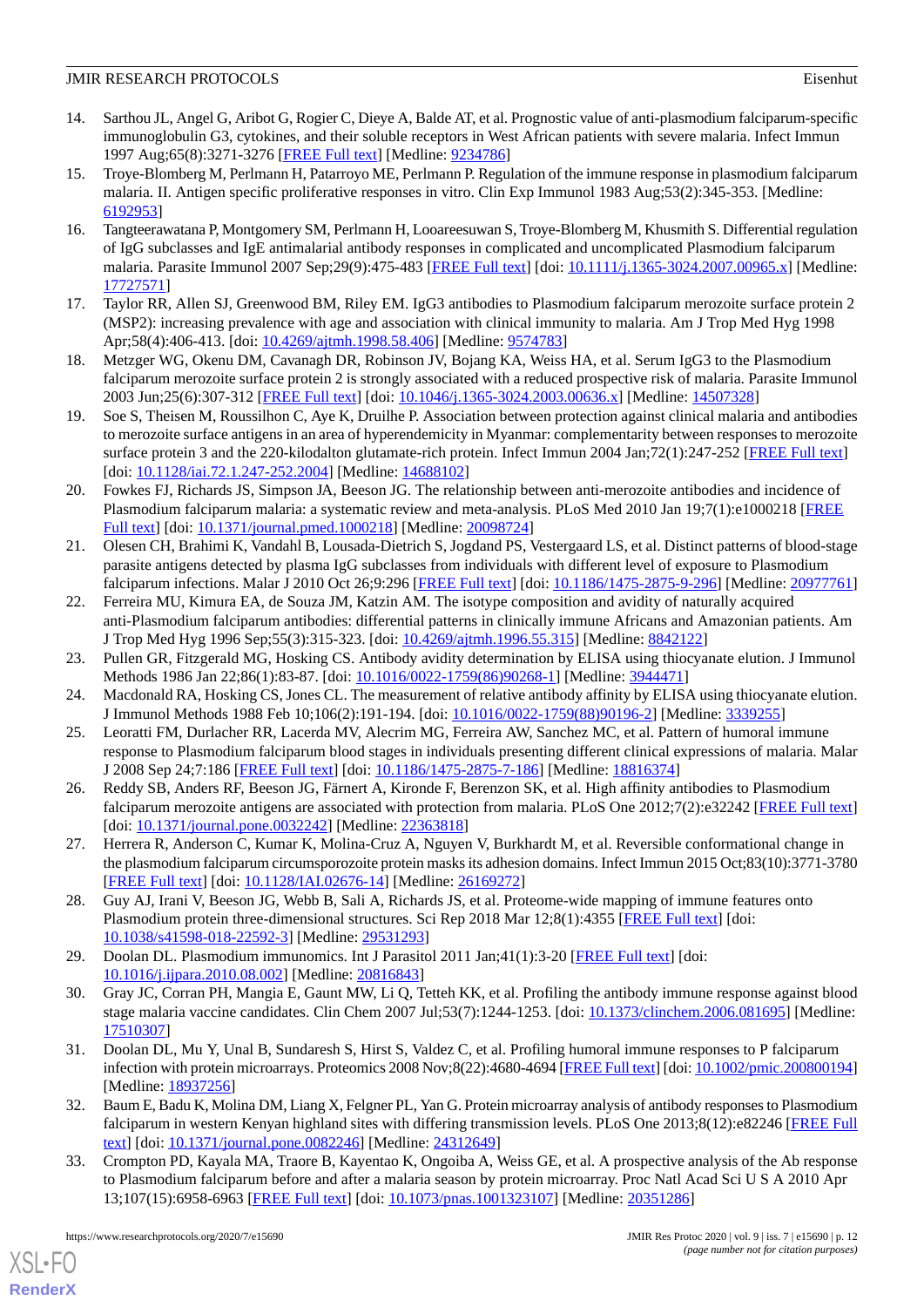- 34. Nnedu ON, O'Leary MP, Mutua D, Mutai B, Kalantari-Dehaghi M, Jasinskas A, et al. Humoral immune responses to Plasmodium falciparum among HIV-1-infected Kenyan adults. Proteomics Clin Appl 2011 Dec;5(11-12):613-623 [[FREE](http://europepmc.org/abstract/MED/21956928) [Full text\]](http://europepmc.org/abstract/MED/21956928) [doi: [10.1002/prca.201100021](http://dx.doi.org/10.1002/prca.201100021)] [Medline: [21956928\]](http://www.ncbi.nlm.nih.gov/entrez/query.fcgi?cmd=Retrieve&db=PubMed&list_uids=21956928&dopt=Abstract)
- 35. Costa RM, Nogueira F, de Sousa KP, Vitorino R, Silva MS. Immunoproteomic analysis of Plasmodium falciparum antigens using sera from patients with clinical history of imported malaria. Malar J 2013 Mar 18;12:100 [[FREE Full text](https://malariajournal.biomedcentral.com/articles/10.1186/1475-2875-12-100)] [doi: [10.1186/1475-2875-12-100\]](http://dx.doi.org/10.1186/1475-2875-12-100) [Medline: [23506095\]](http://www.ncbi.nlm.nih.gov/entrez/query.fcgi?cmd=Retrieve&db=PubMed&list_uids=23506095&dopt=Abstract)
- <span id="page-12-1"></span><span id="page-12-0"></span>36. Trieu A, Kayala MA, Burk C, Molina DM, Freilich DA, Richie TL, et al. Sterile protective immunity to malaria is associated with a panel of novel P falciparum antigens. Mol Cell Proteomics 2011 Sep;10(9):M111.007948 [\[FREE Full text](http://www.mcponline.org/cgi/pmidlookup?view=long&pmid=21628511)] [doi: [10.1074/mcp.M111.007948\]](http://dx.doi.org/10.1074/mcp.M111.007948) [Medline: [21628511\]](http://www.ncbi.nlm.nih.gov/entrez/query.fcgi?cmd=Retrieve&db=PubMed&list_uids=21628511&dopt=Abstract)
- 37. González-Hernández A, Borloo J, Peelaers I, Casaert S, Leclercq G, Claerebout E, et al. Comparative analysis of the immune responses induced by native versus recombinant versions of the ASP-based vaccine against the bovine intestinal parasite Cooperia oncophora. Int J Parasitol 2018 Jan;48(1):41-49 [\[FREE Full text\]](https://linkinghub.elsevier.com/retrieve/pii/S0020-7519(17)30227-8) [doi: [10.1016/j.ijpara.2017.07.002\]](http://dx.doi.org/10.1016/j.ijpara.2017.07.002) [Medline: [28859849](http://www.ncbi.nlm.nih.gov/entrez/query.fcgi?cmd=Retrieve&db=PubMed&list_uids=28859849&dopt=Abstract)]
- 38. Etlinger HM, Caspers P, Matile H, Schoenfeld HJ, Stueber D, Takacs B. Ability of recombinant or native proteins to protect monkeys against heterologous challenge with Plasmodium falciparum. Infect Immun 1991 Oct;59(10):3498-3503 [\[FREE](http://iai.asm.org/cgi/pmidlookup?view=long&pmid=1894356) [Full text\]](http://iai.asm.org/cgi/pmidlookup?view=long&pmid=1894356) [Medline: [1894356\]](http://www.ncbi.nlm.nih.gov/entrez/query.fcgi?cmd=Retrieve&db=PubMed&list_uids=1894356&dopt=Abstract)
- 39. El-Faham MH, Wheatcroft-Francklow KJ, Price HP, Sayers JR, Doenhoff MJ. Schistosoma mansoni cercarial elastase (SmCE): differences in immunogenic properties of native and recombinant forms. Parasitology 2017 Sep;144(10):1356-1364. [doi: [10.1017/S0031182017000658\]](http://dx.doi.org/10.1017/S0031182017000658) [Medline: [28777067](http://www.ncbi.nlm.nih.gov/entrez/query.fcgi?cmd=Retrieve&db=PubMed&list_uids=28777067&dopt=Abstract)]
- <span id="page-12-2"></span>40. Vercauteren I, Geldhof P, Vercruysse J, Peelaers I, van den Broeck W, Gevaert K, et al. Vaccination with an ostertagia ostertagi polyprotein allergen protects calves against homologous challenge infection. Infect Immun 2004 May;72(5):2995-3001 [\[FREE Full text\]](http://iai.asm.org/cgi/pmidlookup?view=long&pmid=15102812) [doi: [10.1128/iai.72.5.2995-3001.2004](http://dx.doi.org/10.1128/iai.72.5.2995-3001.2004)] [Medline: [15102812](http://www.ncbi.nlm.nih.gov/entrez/query.fcgi?cmd=Retrieve&db=PubMed&list_uids=15102812&dopt=Abstract)]
- <span id="page-12-3"></span>41. Geldhof P, de Maere V, Vercruysse J, Claerebout E. Recombinant expression systems: the obstacle to helminth vaccines? Trends Parasitol 2007 Nov;23(11):527-532. [doi: [10.1016/j.pt.2007.08.012](http://dx.doi.org/10.1016/j.pt.2007.08.012)] [Medline: [17945533\]](http://www.ncbi.nlm.nih.gov/entrez/query.fcgi?cmd=Retrieve&db=PubMed&list_uids=17945533&dopt=Abstract)
- <span id="page-12-4"></span>42. Mattow J, Jungblut PR, Schaible UE, Mollenkopf HJ, Lamer S, Zimny-Arndt U, et al. Identification of proteins from Mycobacterium tuberculosis missing in attenuated Mycobacterium bovis BCG strains. Electrophoresis 2001 Aug;22(14):2936-2946. [doi: [10.1002/1522-2683\(200108\)22:14<2936::AID-ELPS2936>3.0.CO;2-S](http://dx.doi.org/10.1002/1522-2683(200108)22:14<2936::AID-ELPS2936>3.0.CO;2-S)] [Medline: [11565788\]](http://www.ncbi.nlm.nih.gov/entrez/query.fcgi?cmd=Retrieve&db=PubMed&list_uids=11565788&dopt=Abstract)
- <span id="page-12-5"></span>43. Nirmalan N, Sims PF, Hyde JE. Quantitative proteomics of the human malaria parasite Plasmodium falciparum and its application to studies of development and inhibition. Mol Microbiol 2004 May;52(4):1187-1199 [\[FREE Full text\]](https://onlinelibrary.wiley.com/resolve/openurl?genre=article&sid=nlm:pubmed&issn=0950-382X&date=2004&volume=52&issue=4&spage=1187) [doi: [10.1111/j.1365-2958.2004.04049.x\]](http://dx.doi.org/10.1111/j.1365-2958.2004.04049.x) [Medline: [15130134\]](http://www.ncbi.nlm.nih.gov/entrez/query.fcgi?cmd=Retrieve&db=PubMed&list_uids=15130134&dopt=Abstract)
- <span id="page-12-6"></span>44. Laishram DD, Sutton PL, Nanda N, Sharma VL, Sobti RC, Carlton JM, et al. The complexities of malaria disease manifestations with a focus on asymptomatic malaria. Malar J 2012 Jan 31;11:29 [\[FREE Full text\]](https://malariajournal.biomedcentral.com/articles/10.1186/1475-2875-11-29) [doi: [10.1186/1475-2875-11-29\]](http://dx.doi.org/10.1186/1475-2875-11-29) [Medline: [22289302\]](http://www.ncbi.nlm.nih.gov/entrez/query.fcgi?cmd=Retrieve&db=PubMed&list_uids=22289302&dopt=Abstract)
- <span id="page-12-7"></span>45. Bird P, Lowe J, Stokes RP, Bird AG, Ling NR, Jefferis R. The separation of human serum IgG into subclass fractions by immunoaffinity chromatography and assessment of specific antibody activity. J Immunol Methods 1984 Jun 8;71(1):97-105. [doi: [10.1016/0022-1759\(84\)90209-6](http://dx.doi.org/10.1016/0022-1759(84)90209-6)] [Medline: [6327828](http://www.ncbi.nlm.nih.gov/entrez/query.fcgi?cmd=Retrieve&db=PubMed&list_uids=6327828&dopt=Abstract)]
- <span id="page-12-9"></span><span id="page-12-8"></span>46. Kamali AN, Marín-García P, Azcárate IG, Diez A, Puyet A, Bautista JM. Plasmodium yoelii blood-stage antigens newly identified by immunoaffinity using purified IgG antibodies from malaria-resistant mice. Immunobiology 2012 Aug;217(8):823-830. [doi: [10.1016/j.imbio.2012.05.002](http://dx.doi.org/10.1016/j.imbio.2012.05.002)] [Medline: [22658767\]](http://www.ncbi.nlm.nih.gov/entrez/query.fcgi?cmd=Retrieve&db=PubMed&list_uids=22658767&dopt=Abstract)
- <span id="page-12-10"></span>47. Kamali AN, Marín-García P, Azcárate IG, Puyet A, Diez A, Bautista JM. Experimental immunization based on plasmodium antigens isolated by antibody affinity. J Immunol Res 2015;2015:723946 [[FREE Full text](https://doi.org/10.1155/2015/723946)] [doi: [10.1155/2015/723946\]](http://dx.doi.org/10.1155/2015/723946) [Medline: [26539558](http://www.ncbi.nlm.nih.gov/entrez/query.fcgi?cmd=Retrieve&db=PubMed&list_uids=26539558&dopt=Abstract)]
- <span id="page-12-11"></span>48. Gelhaus C, Fritsch J, Krause E, Leippe M. Fractionation and identification of proteins by 2-DE and MS: towards a proteomic analysis of Plasmodium falciparum. Proteomics 2005 Nov;5(16):4213-4222. [doi: [10.1002/pmic.200401285\]](http://dx.doi.org/10.1002/pmic.200401285) [Medline: [16196089](http://www.ncbi.nlm.nih.gov/entrez/query.fcgi?cmd=Retrieve&db=PubMed&list_uids=16196089&dopt=Abstract)]
- <span id="page-12-12"></span>49. Salmon BL, Oksman A, Goldberg DE. Malaria parasite exit from the host erythrocyte: a two-step process requiring extraerythrocytic proteolysis. Proc Natl Acad Sci U S A 2001 Jan 2;98(1):271-276 [[FREE Full text\]](http://www.pnas.org/cgi/pmidlookup?view=long&pmid=11114161) [doi: [10.1073/pnas.011413198\]](http://dx.doi.org/10.1073/pnas.011413198) [Medline: [11114161](http://www.ncbi.nlm.nih.gov/entrez/query.fcgi?cmd=Retrieve&db=PubMed&list_uids=11114161&dopt=Abstract)]
- <span id="page-12-13"></span>50. Foth BJ, Zhang N, Mok S, Preiser PR, Bozdech Z. Quantitative protein expression profiling reveals extensive post-transcriptional regulation and post-translational modifications in schizont-stage malaria parasites. Genome Biol 2008;9(12):R177 [\[FREE Full text\]](https://genomebiology.biomedcentral.com/articles/10.1186/gb-2008-9-12-r177) [doi: [10.1186/gb-2008-9-12-r177\]](http://dx.doi.org/10.1186/gb-2008-9-12-r177) [Medline: [19091060\]](http://www.ncbi.nlm.nih.gov/entrez/query.fcgi?cmd=Retrieve&db=PubMed&list_uids=19091060&dopt=Abstract)
- <span id="page-12-14"></span>51. Smit S, Stoychev S, Louw AI, Birkholtz L. Proteomic profiling of Plasmodium falciparum through improved, semiquantitative two-dimensional gel electrophoresis. J Proteome Res 2010 May 7;9(5):2170-2181. [doi: [10.1021/pr9009244](http://dx.doi.org/10.1021/pr9009244)] [Medline: [20218691](http://www.ncbi.nlm.nih.gov/entrez/query.fcgi?cmd=Retrieve&db=PubMed&list_uids=20218691&dopt=Abstract)]
- 52. Weiss W, Görg A. Two-Dimensional Electrophoresis with Immobilized pH Gradients. In: Proteome Research: Two-Dimensional Gel Electrophoresis and Identification Methods. Berlin, Heidelberg: Springer; 2000:57-106.
- 53. Bolt MW, Mahoney PA. High-efficiency blotting of proteins of diverse sizes following sodium dodecyl sulfate-polyacrylamide gel electrophoresis. Anal Biochem 1997 May 1;247(2):185-192. [doi: [10.1006/abio.1997.2061](http://dx.doi.org/10.1006/abio.1997.2061)] [Medline: [9177676\]](http://www.ncbi.nlm.nih.gov/entrez/query.fcgi?cmd=Retrieve&db=PubMed&list_uids=9177676&dopt=Abstract)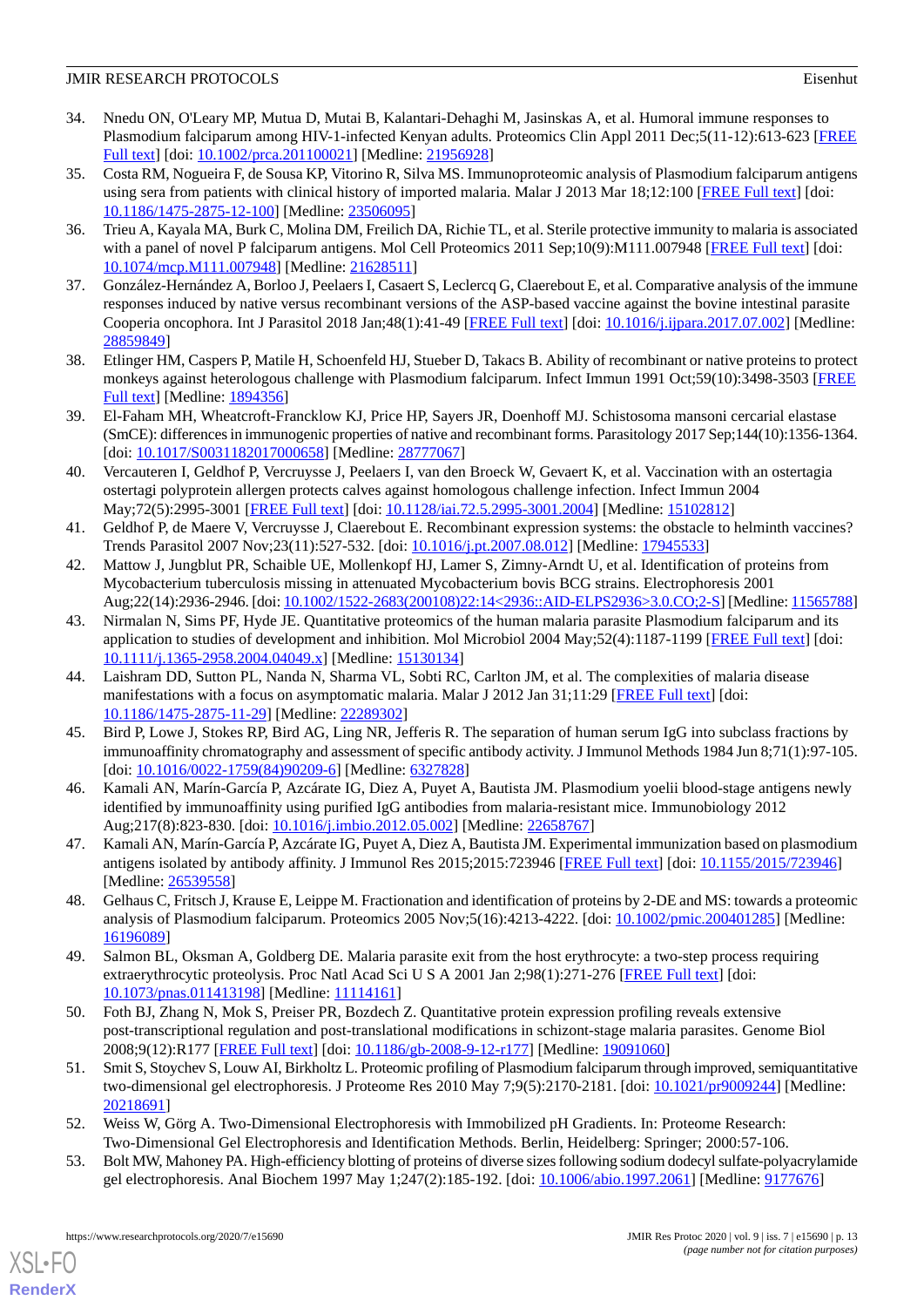- <span id="page-13-0"></span>54. Krah A, Miehlke S, Pleissner K, Zimny-Arndt U, Kirsch C, Lehn N, et al. Identification of candidate antigens for serologic detection of Helicobacter pylori-infected patients with gastric carcinoma. Int J Cancer 2004 Jan 20;108(3):456-463 [\[FREE](https://doi.org/10.1002/ijc.11557) [Full text\]](https://doi.org/10.1002/ijc.11557) [doi: [10.1002/ijc.11557\]](http://dx.doi.org/10.1002/ijc.11557) [Medline: [14648714\]](http://www.ncbi.nlm.nih.gov/entrez/query.fcgi?cmd=Retrieve&db=PubMed&list_uids=14648714&dopt=Abstract)
- <span id="page-13-1"></span>55. Towbin H, Staehelin T, Gordon J. Electrophoretic transfer of proteins from polyacrylamide gels to nitrocellulose sheets: procedure and some applications. Proc Natl Acad Sci U S A 1979 Sep;76(9):4350-4354 [[FREE Full text](http://europepmc.org/abstract/MED/388439)] [doi: [10.1073/pnas.76.9.4350\]](http://dx.doi.org/10.1073/pnas.76.9.4350) [Medline: [388439](http://www.ncbi.nlm.nih.gov/entrez/query.fcgi?cmd=Retrieve&db=PubMed&list_uids=388439&dopt=Abstract)]
- <span id="page-13-2"></span>56. Mehrizi AA, Zakeri S, Salmanian A, Sanati MH, Djadid ND. IgG subclasses pattern and high-avidity antibody to the C-terminal region of merozoite surface protein 1 of Plasmodium vivax in an unstable hypoendemic region in Iran. Acta Trop 2009 Oct;112(1):1-7. [doi: [10.1016/j.actatropica.2009.05.016\]](http://dx.doi.org/10.1016/j.actatropica.2009.05.016) [Medline: [19481997\]](http://www.ncbi.nlm.nih.gov/entrez/query.fcgi?cmd=Retrieve&db=PubMed&list_uids=19481997&dopt=Abstract)
- <span id="page-13-4"></span><span id="page-13-3"></span>57. Taketa K, Ichikawa E, Hanada T. A tetrazolium method for staining peroxidase labels in blotting assays. J Immunol Methods 1986 Dec 4;95(1):71-77. [doi: [10.1016/0022-1759\(86\)90319-4](http://dx.doi.org/10.1016/0022-1759(86)90319-4)] [Medline: [2431066\]](http://www.ncbi.nlm.nih.gov/entrez/query.fcgi?cmd=Retrieve&db=PubMed&list_uids=2431066&dopt=Abstract)
- 58. Western Blotting. Principles and Methods. Research & Biopharmaceutical Manufacturing: Cytiva. URL: [http://www.](http://www.gelifesciences.com/handbooks) [gelifesciences.com/handbooks](http://www.gelifesciences.com/handbooks) [accessed 2020-06-05]
- 59. Appel RD, Hochstrasser DF, Funk M, Vargas JR, Pellegrini C, Muller AF, et al. The MELANIE project: from a biopsy to automatic protein map interpretation by computer. Electrophoresis 1991 Oct;12(10):722-735. [doi: [10.1002/elps.1150121006\]](http://dx.doi.org/10.1002/elps.1150121006) [Medline: [1802690\]](http://www.ncbi.nlm.nih.gov/entrez/query.fcgi?cmd=Retrieve&db=PubMed&list_uids=1802690&dopt=Abstract)
- <span id="page-13-5"></span>60. Appel RD, Vargas JR, Palagi PM, Walther D, Hochstrasser DF. Melanie II--a third-generation software package for analysis of two-dimensional electrophoresis images: II. Algorithms. Electrophoresis 1997 Dec;18(15):2735-2748. [doi: [10.1002/elps.1150181507](http://dx.doi.org/10.1002/elps.1150181507)] [Medline: [9504805](http://www.ncbi.nlm.nih.gov/entrez/query.fcgi?cmd=Retrieve&db=PubMed&list_uids=9504805&dopt=Abstract)]
- <span id="page-13-6"></span>61. Marengo E, Robotti E, Antonucci F, Cecconi D, Campostrini N, Righetti PG. Numerical approaches for quantitative analysis of two-dimensional maps: a review of commercial software and home-made systems. Proteomics 2005 Feb;5(3):654-666. [doi: [10.1002/pmic.200401015\]](http://dx.doi.org/10.1002/pmic.200401015) [Medline: [15669000](http://www.ncbi.nlm.nih.gov/entrez/query.fcgi?cmd=Retrieve&db=PubMed&list_uids=15669000&dopt=Abstract)]
- <span id="page-13-7"></span>62. Makanga M, Bray PG, Horrocks P, Ward SA. Towards a proteomic definition of CoArtem action in Plasmodium falciparum malaria. Proteomics 2005 May;5(7):1849-1858. [doi: [10.1002/pmic.200401076\]](http://dx.doi.org/10.1002/pmic.200401076) [Medline: [15832369](http://www.ncbi.nlm.nih.gov/entrez/query.fcgi?cmd=Retrieve&db=PubMed&list_uids=15832369&dopt=Abstract)]
- <span id="page-13-9"></span><span id="page-13-8"></span>63. Henzel WJ, Billeci TM, Stults JT, Wong SC, Grimley C, Watanabe C. Identifying proteins from two-dimensional gels by molecular mass searching of peptide fragments in protein sequence databases. Proc Natl Acad Sci U S A 1993 Jun 1;90(11):5011-5015 [[FREE Full text](http://www.pnas.org/cgi/pmidlookup?view=long&pmid=8506346)] [doi: [10.1073/pnas.90.11.5011\]](http://dx.doi.org/10.1073/pnas.90.11.5011) [Medline: [8506346](http://www.ncbi.nlm.nih.gov/entrez/query.fcgi?cmd=Retrieve&db=PubMed&list_uids=8506346&dopt=Abstract)]
- 64. Schneider C, Newman RA, Sutherland DR, Asser U, Greaves MF. A one-step purification of membrane proteins using a high efficiency immunomatrix. J Biol Chem 1982 Sep 25;257(18):10766-10769 [\[FREE Full text](http://www.jbc.org/cgi/pmidlookup?view=long&pmid=6955305)] [Medline: [6955305](http://www.ncbi.nlm.nih.gov/entrez/query.fcgi?cmd=Retrieve&db=PubMed&list_uids=6955305&dopt=Abstract)]
- <span id="page-13-10"></span>65. Lowe J, Bird P, Hardie D, Jefferis R, Ling NR. Monoclonal antibodies (McAbs) to determinants on human gamma chains: properties of antibodies showing subclass restriction or subclass specificity. Immunology 1982 Oct;47(2):329-336. [Medline: [6180976\]](http://www.ncbi.nlm.nih.gov/entrez/query.fcgi?cmd=Retrieve&db=PubMed&list_uids=6180976&dopt=Abstract)
- <span id="page-13-11"></span>66. Fontaine A, Pophillat M, Bourdon S, Villard C, Belghazi M, Fourquet P, et al. Specific antibody responses against membrane proteins of erythrocytes infected by Plasmodium falciparum of individuals briefly exposed to malaria. Malar J 2010 Oct 11;9:276 [[FREE Full text](https://malariajournal.biomedcentral.com/articles/10.1186/1475-2875-9-276)] [doi: [10.1186/1475-2875-9-276\]](http://dx.doi.org/10.1186/1475-2875-9-276) [Medline: [20932351\]](http://www.ncbi.nlm.nih.gov/entrez/query.fcgi?cmd=Retrieve&db=PubMed&list_uids=20932351&dopt=Abstract)
- <span id="page-13-12"></span>67. Jungblut P, Thiede B, Zimny-Arndt U, Müller EC, Scheler C, Wittmann-Liebold B, et al. Resolution power of two-dimensional electrophoresis and identification of proteins from gels. Electrophoresis 1996 May;17(5):839-847. [doi: [10.1002/elps.1150170505](http://dx.doi.org/10.1002/elps.1150170505)] [Medline: [8783010](http://www.ncbi.nlm.nih.gov/entrez/query.fcgi?cmd=Retrieve&db=PubMed&list_uids=8783010&dopt=Abstract)]
- 68. Anders RF, Adda CG, Foley M, Norton RS. Recombinant protein vaccines against the asexual blood stages of Plasmodium falciparum. Hum Vaccin 2010 Jan;6(1):39-53. [doi: [10.4161/hv.6.1.10712\]](http://dx.doi.org/10.4161/hv.6.1.10712) [Medline: [20061790\]](http://www.ncbi.nlm.nih.gov/entrez/query.fcgi?cmd=Retrieve&db=PubMed&list_uids=20061790&dopt=Abstract)

# **Abbreviations**

**2D:** two-dimensional **ACN:** acetonitrile **CHAPS:** 3-[(3-cholamidopropyl)dimethylammonio]-1-propanesulfonate **DTT:** dithiothreitol **EBA:** erythrocyte-binding antigen 175 **FDR:** false discovery rate **GLURP:** glutamate-rich protein **HPLC/MS:** high pressure liquid chromatography/mass spectrometry **IEF:** isoelectric focusing **IgG:** immunoglobulin G **IOD:** integrated optical density **IPG:** immobilized pH gradient **MSP-2:** merozoite surface protein-2 **PAGE:** polyacrylamide gel electrophoresis **PBS:** phosphate buffered saline **PCA:** principal component analysis